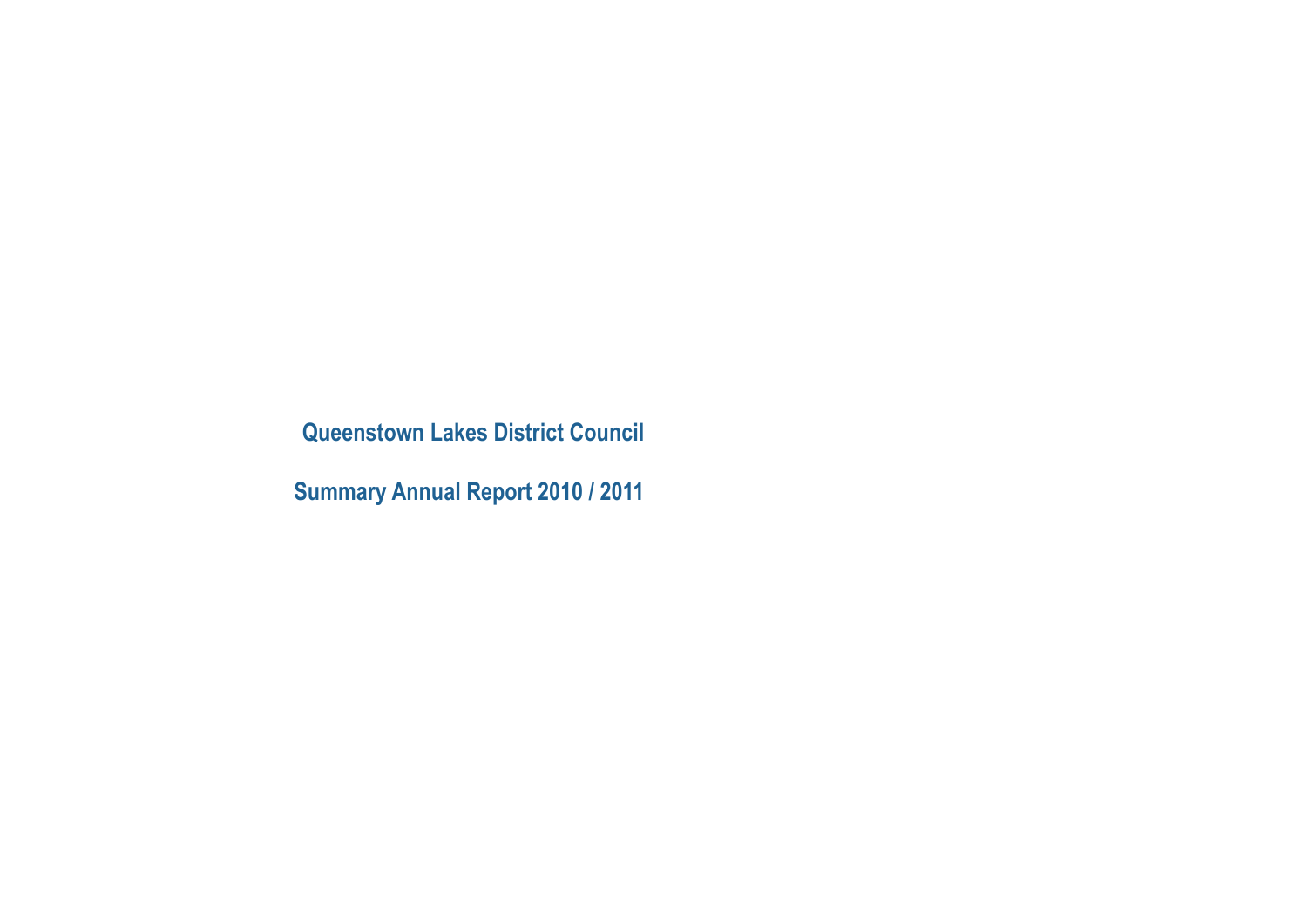### **Contents**

Section 98(4)(b) of the Local Government Act 2002 requires Council to make publicly available a summary of the information contained in its Annual Report. The specific disclosures included in the summary annual report have been extracted from the full annual report adopted by Council on 25 October 2011. The summary annual report can not be expected to provide as complete an understanding as provided by the full annual report. The full financial report dated 25 October 2011 has received an unqualified audit report. A copy of the full Annual Report can be obtained on the Council website - www.qldc.govt.nz

This summary annual report has been examined by the auditor for consistency with the full annual report. The auditor's report is included with this summary.

The Council's full annual report has complied with NZ GAAP and stated explicitly that they comply with NZ equivalents to IFRS (International Financial Reporting Standards) as applicable for public benefit entities. The summary annual report complies with FRS 43 - summary financial statements.

Conclusion.....................................................................................................................................................................9

### **Summary Financial Information**

### **Contact Us**

**Council Offices**

Civic Centre 10 Gorge Road Private Bag 50072 Queenstown

Phone: 03 441 0499 Fax: 03 450 2223 Email: services@qldc.govt.nz Website: www.qldc.govt.nz

### **Service Centres**

Arrowtown Library 58 Buckingham Street Arrowtown Phone: 03 442 1607

Wanaka Office 47 Ardmore Street Wanaka Phone: 03 443 0024 Fax: 03 443 8826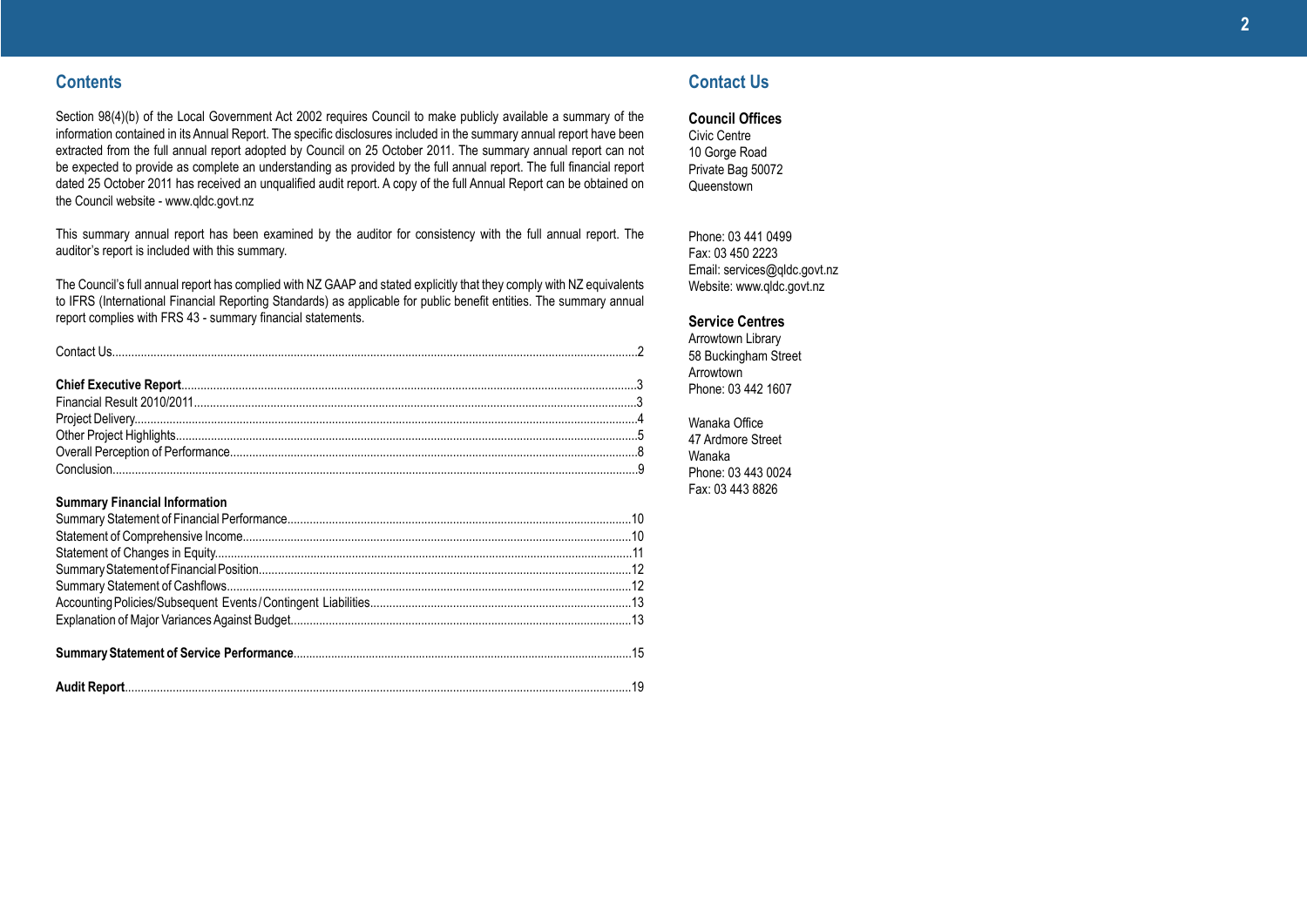## **Chief Executive Report <sup>3</sup>**



### **Introduction**

The purpose of this Summary Annual Report is to represent fairly and consistently the major matters dealt with in the Annual Report.

The purpose of the Annual Report is to account for Council's achievements against objectives included in the 2010/2011 Annual Plan. The 2010/2011 year represents year two of the 2009 10-Year Plan.

### **Financial Result 2010/2011**

The Council and its subsidiaries; Queenstown Airport Corporation, Lakes Leisure Limited and Lakes Environmental Limited, have reported an operating surplus of \$6.6m for the year. Each entity within the group has contributed to an improved financial result when compared to last year's \$6.3m group surplus. This is a good place to be in difficult economic conditions and has been based on effective controls of costs during the period.

### **Explanation of Major Variances against Budget**

### **Statement of Financial Performance**

The Council alone recorded an operating surplus of \$0.6m for the year. Operating revenues were down by 11% on last year and below budget by 21.5% (see below). Operating costs were on budget for the year (up on last year by 4.1%). However, these costs are inflated by the inclusion of a provision of \$2.4m for legal claims against the Council. The reported surplus includes \$1.6m of unrealised losses pertaining to the revaluation of investment property. This follows a 2010 value reduction of \$5.2m, which together represents an unrealised loss in value of around 9.3% in the past 2 years.

Revenue was below estimate by \$24.6m for the year ended 30 June, 2011. The following major items (all relating to capital expenditure) contributed to this variance:

- Development contribution income was below budget by \$10.7m for the year principally because of the continued slowdown in consent related activity.
- Vested Assets (these are assets passed to Council through subdivision and include roads, infrastructure and reserves) were \$6.7m below budget for the year.
- Roading subsidy was \$4.6m under budget for the year, as a result of reduced roading capital expenditure due to the timing and deferral of some projects.

Operating expenditure was on budget for the year ended 30 June 2011. This is very pleasing and means that we were able to stay within budget from an operating perspective. It has been achieved through savings across most activities.

These are the major items; mostly positive, that contributed to this variance:

- Interest expense for the year is \$1.8m less than budget. This is a result of the deferral of all non-essential capital works and lower than expected interest rates.
- Staff related costs for the year are \$0.6m lower than budget. This is a result of fewer staff being employed and modest increases to remuneration for the year.
- Depreciation expense for the year is \$0.45m lower than budget. This is a non-cash item and relates primarily to the timing of project expenditure and lower than anticipated levels of vested assets.
- Legal costs for the year are \$2.9m above budget. This variance is mostly due to the inclusion of a \$2.4m provision for claims against the Council and the cost of defending the action taken against Council in relation to the change in QAC share-holding (\$0.6m).
- There is \$2.1m of project expenditure that was classified as capital expenditure within the budget but has been charged as an operating expense for the year. This is not an over-spend as there is budget provided to cover it.
- The balance of the positive variance of \$2.1m relates primarily to reduced maintenance costs for utilities (\$0.9m), and roading (\$0.9m) .

### **Statement of Financial Position**

The main variance relates to the difference in expected capital expenditure for the year.

Capital expenditure was below estimate by \$40.3m for the year ended 30 June 2011. The following major items contributed to this variance:

- The main component of the variance relates to \$11.3m of project expenditure within the water supply and wastewater activities which has been delayed or deferred. Projects include several reticulation upgrades in Wanaka and Queenstown and upgrades to Wanaka and Frankton wastewater pump stations, and the Arrowtown reservoir.
- There is \$10.1m of project expenditure within the roading activity which has been delayed or deferred. This includes upgrades to the Ardmore/Brownston intersection in Wanaka (\$2.7m) and the Frankton Flats arterial road (\$1.1m).
- There is also \$4.5m of project expenditure within the community services activity which has been delayed or deferred. Most of the budget for the Wanaka Sports Facilities project (\$0.34m) was not spent and has been carried forward. Other projects affected were Wakatipu and Wanaka Reserve Land (\$3.3m) and planned upgrades to the Earnslaw Park Toilets (\$0.55m).
- There is also \$2.6m of project expenditure within the commercial property activity which has been delayed or deferred. This mainly relates to the timing of the upgrade to water and sewerage systems at Glendhu Bay Holiday Park (\$1.9m).
- Vested Assets were \$6.7m below budget for the year.
- Loan Repayments were \$1.2m below budget for the year.
- The remaining component of the variance relates to \$2.1m of project expenditure which was classified as capital expenditure within the budget but which has been charged as an operating expense for the year.

The revaluation of investment property resulted in an unbudgeted reduction in value of \$1.6m for the year. This movement coupled with the \$22.1m unrealised loss for previous two years, has lead to the main variation in the balance sheet which shows Investment Property \$27m below the forecast position. Borrowings are \$23m below forecast; this positive variance relates mainly to the deferral of capital projects (see above).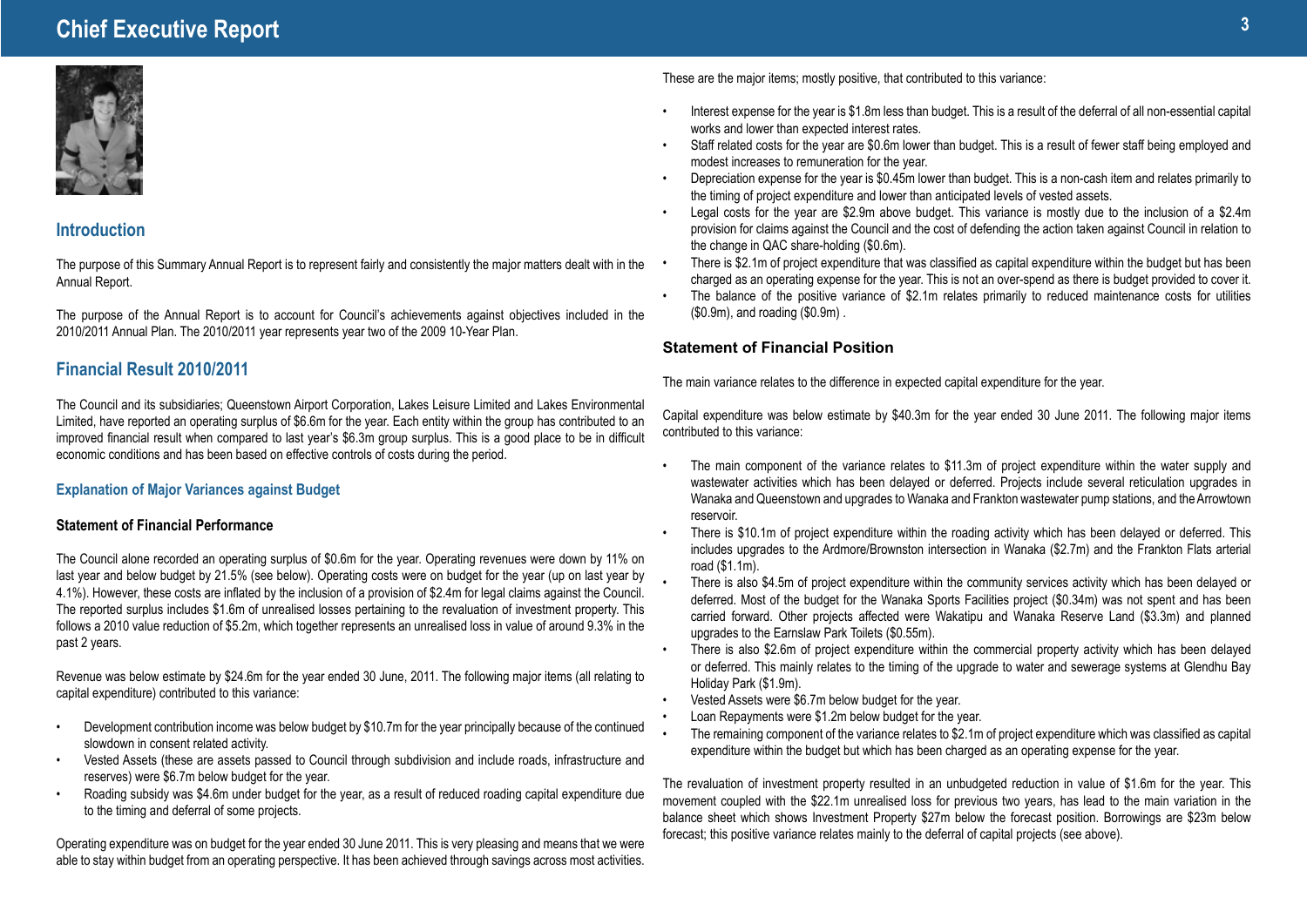### **Statement of Changes in Equity**

Accumulated differences between actual and budgeted net surpluses (for 2011 as described above and for 2010) has resulted in an equity variance of \$75m below forecast.

### **Statement of Cash Flows**

The budget variations explained above also contribute to budget variations in the Cash Flow Statement, particularly cash flows from investing and financing activities. Purchase of property, plant and equipment (i.e. capital expenditure) was \$33m below estimate and new borrowings were consequently around \$23m less than expected.

### **Big Issues**

### **Election 2010**

In October 2010 the Local Government Election was held in the Queenstown Lakes and a new Mayor, Council and Wanaka Community Board were appointed. I acknowledge the huge commitment involved in being an elected member and congratulate Mayor Vanessa van Uden on her election.

### **Queenstown Airport**

The issue of new shares in the airport to Auckland International Airport by the Queenstown Airport Corporation caused some division within the community and resulted in a group of local business people and Air New Zealand taking legal action against Council. These legal proceedings were eventually withdrawn before coming to Court, but cost Council approximately \$550,000 to defend. The increase in shareholders funds resulted in the airport carrying significantly less debt. This enabled the company to pay its first dividend to Council of \$2,460,000 in late August for the year ended 30 June 2011, consistent with the newly adopted dividend policy. In future years, an interim dividend will be paid in January and a final dividend in August / September of each year. The Council decided during the Annual Plan process to apply the dividend to debt repayment.

### **Canterbury Earthquakes**

In September 2010 and again in February 2011 two significant earthquakes in Canterbury had a profound effect on our region. Not only was our community affected by the suffering of family and friends living in Canterbury but it's Council and other Lakes District agencies were closely involved in the response, more so in February with the tragic loss of life. Building inspectors and trained emergency personnel from the Lakes District were seconded to help out. Remaining QLDC and Lakes Environmental staff equally responded through managing with greatly reduced staffing levels in some areas. Council and other agencies also worked together to deliver welfare and respite in the Lakes District to Cantabrians. Most importantly this was an opportunity for our district and others to take learnings from Christchurch. This has led to multiple work streams including hazard identification and earthquake risk building identification.

### **Project delivery**

### **Infrastructure**

A reduction in growth and the deferral of projects and savings - due to closer scrutiny by staff - are key reasons the Council district-wide infrastructure capital works was \$14.5 million under budget for the 2009/10 and \$20.1 million under budget for the 2010/11 year. A significant amount of the under-expenditure had been in wastewater projects. In total this is a budget underspend of 49%. There were several reasons for the under expenditure:

- Short term deferrals.
- Long term deferrals (where a project may be set back for 5-10 years or more).
- Savings (where a project or part of a project is not needed or the scope can be reduced without changing the level of service).

All projects were carefully reassessed at each key stage and projects or part projects deferred where possible. Projects where there were savings included:

- Three Waters renewals and catchment management plans \$1,380,800
- Berkshire Street Rehabilitation \$64,800
- Lucas Place Roundabout \$113,140
- Lake Esplanade Upgrade \$278,690
- Reseals District Wide \$347,770
- Gorge Road Pavement Rehabilitation Stage 3 \$492,490
- Roading Maintenance Capital Works \$433,633
- Bremner Bay Wastewater Pump Station \$1,488,540
- Wanaka Water Supply Hawthenden Reservoir \$430,986
- Hawea Water Upgrades \$121,516
- Water Supply Demand Management Strategy \$422,824

The key advantage is that this means less borrowing on the part of the Council and therefore less debt. All of these are positives towards addressing the Council's long term debt and an indication of the Council's commitment to delivering value for money to the ratepayer.

Note: For work in progress but not completed in the financial year, funds have been carried forward into 2011/12 to allow completion. These projects are not listed above.

### **What have we delivered?**

Here are some of the projects that have been delivered during 2010/11:

- Completed Wastewater upgrade projects at Willow Place and Kawarau Place, McDonnell Road, Essex Ave and commenced construction on Frankton Beach Pump Station.
- Obtained a new consent for Hawea Wastewater treatment and disposal thereby postponing major capital expenditure.
- Largely completed the new water pipework to allow the Roys Bay pump station in Wanaka to be decommissioned.
- Completed an extension of the stormwater pipeline on Helwick and Dungarvon Streets in Wanaka.
- Completed 16.25 km of major road pavement rehabilitation projects on Gorge Road, Lake Esplanade Road, Crown Range, Glenorchy Road, Berkshire Street, Perkins Road, Brecon and Camp Streets.
- Started road construction work and streetlight upgrades on Ardmore and Brownston Streets in Wanaka.
- Completed a seal extension on Cemetery Road, Hawea.
- Commenced construction on Malaghan Road Site 5.
- Completed the Church Street upgrade.
- Resurfaced 30.3 km of sealed road.
- Ottasealed 9.1 km of unsealed road including all of Makarora local unsealed roads.
- Completed 1.64 km of road reconstruction.
- Built 3227m of new footpath consisting of 1850m compacted aggregate and 1377mm AC footpath.
- Built 822m AC footpaths in Glenorchy.
- Renewed 1528m of drainage culverts including headwall installations on Crown range.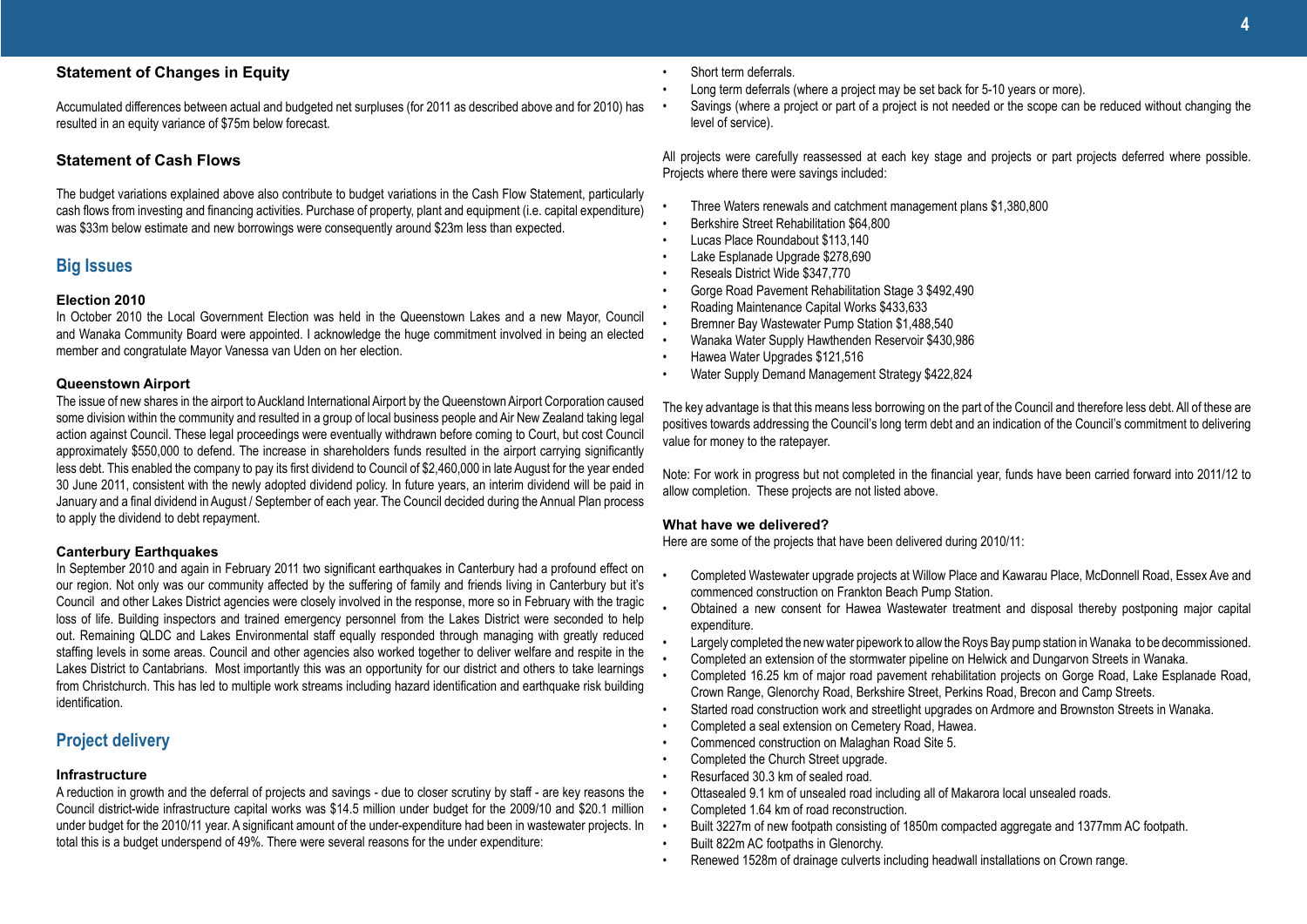- Procured and began a new streetlight maintenance contract with Delta.
- Completed the Sunshine Bay to Queenstown wastewater gravity main.
- Completed the capacity upgrade to the Two Mile water intake.
- Completed the capacity upgrade to the Kelvin Heights water intake.
- Renewed various water and wastewater pipelines.
- Installed 8 bus shelters at school bus stops in Wanaka Ward.

### **Community**

The delivery of community capital works projects was consolidated over the past year. A total of 36 projects were budgeted for, with 5 being projects carried forward from the previous year. A total of 32 projects have been completed (excludes land purchase budgets). The remaining projects will be carried over into the next financial year. Council owns 1313 ha of reserve land maintaining some 450 ha of that as 211 individual parks areas.

### **What have we delivered?**

Here are some of the projects that have been delivered during 2010/11:

- Continued investment in rural fire resources.
- Lighting improvements Queenstown Gardens.
- Detailed planning work for the Wanaka Sports facility Project.
- Wakatipu Trail development.
- Marine Parade Queenstown landscape enhancements.
- Ongoing contribution to the Hawea Foreshore development plan.
- The breaking in of significant reserve land recently transferred to Council from DOC in both Wakatipu and Wanaka wards.
- Gibbston was named New Zealand Community of the Year. The Council has supported the community in a number of projects and initiatives including the Gibbston Trail.
- The Council worked with the Queenstown Mountain Bike Club and Skyline to support the development of the Queenstown Bike Park. This opened for its first season in spring last year and is the only gondola-serviced mountain bike park in the Southern Hemisphere with over 50,000 riders in the first season.
- A new Queenstown Gardens Reserve Management Plan was adopted (first new plan in 20-years for the gardens).

### **Other Project Highlights**

### **10-Year Plan**

A 10-Year-Plan Steering Committee comprising elected members and staff was established in 2009. The group has spent two years reviewing operating and capital expenditure, prioritising projects and focusing on debt reduction.

A report was presented to Council in October 2010 identifying key findings as follows:

- Water demand management shows the greatest potential for savings, with \$72.4m achievable from the 10-year capital programme.
- Infrastructure services projects present the second highest potential savings of up to \$65.8m. This will be achieved through both improvements to the cost estimating methodology and the current market conditions.
- The revised 10-year capital expenditure programme, with the \$167.8m of savings, is now incorporated in the financial models for development contributions and the 10-Year-Plan. It shows Council's peak debt levels in 2018/19 reducing by 32% from \$392.5m to \$266.9m, a reduction of \$125.7m. This change is shown in the following graph:



10 Year Financial Analysis

Although significant progress has been made, further reductions in the capital programme are still required. In order to deliver an affordable 10-Year-Plan at least another \$21m of debt needs to be removed from Council's expenditure. This means reducing the capital programme by around another \$28m.

### **Annual Plan - Consultation**

The Council has undertaken significant consultation with the community during the 2010/11 year, resulting in the 2011 Annual Plan. Community participation strongly influenced a number of key decisions. It is significant that in the 2011 Resident and Ratepayer Survey the level of satisfaction with how well the Council kept its community informed climbed from 48.6% in 2010 to 60.4% in 2011. The 'level of community involvement' and 'level of information provided' both increased more than 10 percent to 51.2% and 57.8% resepectively. Some of the key issues consulted through the Annual Plan process were:

### *Debt reduction*

Included in the budgets for 2011/12 were several proposals, which colectively will reduce debt by \$4.6m. These impacted on the rates, taking the rates from 0.88% to 2.74%.

### *Value for money*

The year saw a significant drive towards value for money, which included a three waters contract review, a reduction in the staff costs and a review of organisational performance management.

### *Roading – level of service*

Three options were consulted on involving road gritting, road oiling and the Crown Range. After considering submissions the Council decided to continue with gritting (based on revised funding arrangement with the New Zealand Transport Agency), cease road oiling due to environmental concerns but ensure oil can be privately purchased and any safety concerns are addressed. Note the Council will continue an ongoing programme to Otta seal unsealed roads (a dust suppression seal with a seven year plus life expectancy).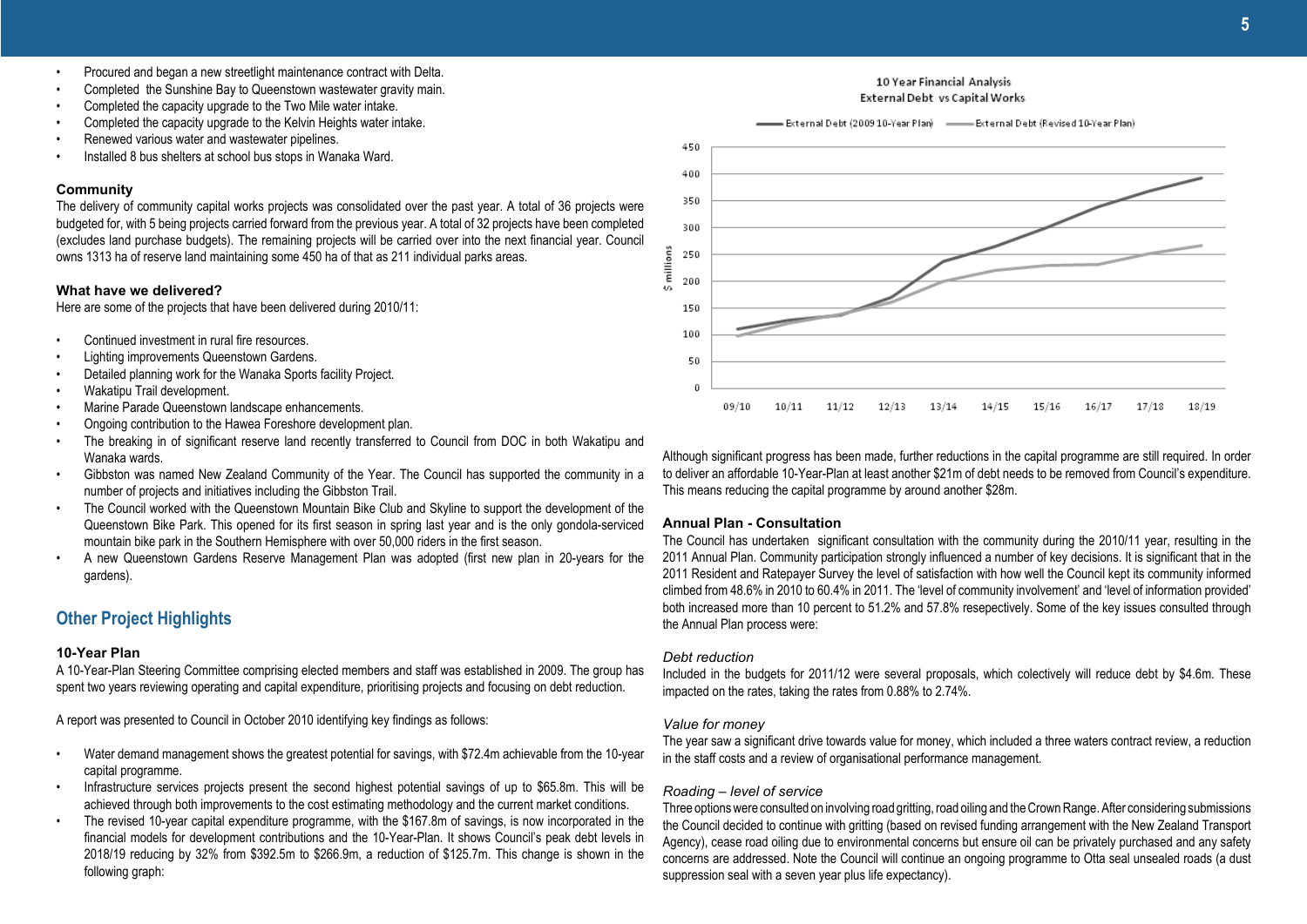### *Waste Management*

The Council proposed paying lower rates (waste management charge) and maintain recycling user charges. This was supported through the submission process.

### *Community Services Consolidation*

The Council decided to defer a number of capital works after a period of investment in previous years however it will continue to fund NZCycleways.

### **Bylaws - Consultation**

The Council consulted on five Bylaws during the 2010/11 year: Brothel Control Bylaw; Controlled Activities and Obstructions in Public Places Bylaw; Cemetery Bylaw; and Freedom Camping Bylaw.

### **Waste Survey - Consultation**

The Council carried out its first online survey 'Waste 2010' for a period of four weeks during November and December 2010. The purpose of the survey was to seek feedback from the public about the current and future waste services provided in the district. The Council received 191 responses in total with 95% in favour of continuing kerbside recycling and 84% wanting current rubbish services to continue. The results of the waste survey were incorporated into the review of the waste management plan and development of the new solid waste bylaw.

### **Shaping our Future - Consultation**

This is a community driven project of major significance to the Council as it brings together residents, business, local government and other agencies to debate the important issues for the future of the district. The first community forums commenced in the last financial year and have focused initially on the economic future and events in the district. The forums have been well attended. Ultimately the work being undertaken by the community will feed into the 10-Year-Plan process where appropriate.

### **Wanaka Sports Facilities/Aquatic Centre**

In March the Council took a decision on the location of the proposed Wanaka facility. The decision was to locate the new facility, future aquatic centre and associated courts on land located on Three Parks and North Three Parks. It is scheduled to be constructed in the next four years. The 10-Year Plan has \$10.6 million to build the sports facility. Meanwhile the \$350,000 Wanaka pool upgrade was completed in September 2010.

### **Shotover Delta – flood protection**

Work has continued on the \$1.2 million Shotover Delta training and revetment line, which was almost 60% complete by June 2011. The structure is a joint venture between the Council and the Otago Regional Council and is designed to mitigate flooding by channelling the Shotover River at peak flows.

### **Project Shotover**

During the 2010/11 financial year data collection and analysis of the wastewater reticulation system using recently installed equipment coupled with revised growth projections highlighted that flows in the system are not as great, or growing as rapidly as previously projected. This resulted in a recommendation to Council that the project be delivered within the current short term consent, but at the latest possible date (April 2014).

This procurement programme alteration is intended to allow time to review delivery strategies and treatment methods. Engineering advice to date is that the existing system, with some upgrades, may be able to continue for the short to medium term. These options include de-sludging the ponds and carrying out some other operational improvements. Currently staff are engaging with the various stakeholders and interested and affected parties. This will continue into the next financial year.

### **Delivering Community Outcomes:**

### **Sustainable growth management and Quality landscapes, natural environment and enhanced public access**

### **District Plan Review**

A three year project was commenced that aims to notify a reviewed District Plan in November 2013. A project plan for the review has been agreed by Council. Initial consultation and monitoring reports have been undertaken and the project is currently meeting timelines. Our aim of the review is to simplify the plan and to:

- Protect the natural environment and landscape values of the District.
- Ensure that growth is provided for in appropriate locations.
- Ensure new development is of high quality.
- Ensure the future social and economic wellbeing of the District.

### **District Plan**

Following the resolution of the only outstanding matter (financial contributions) the District Plan was made fully operative in December 2009.

### *Plan Changes Notified*

Plan Change 26 Wanaka Airport Plan Change 36 Wanaka Industrial Zoning Extension

*Private Plan Changes Notified* Plan Change 34 Remarkables Park Plan Change 41 Shotover Country

*Plan Changes Under Appeal* Plan Change 18 Mount Cardrona Plan Change 19 Frankton Flats (B) Plan Change 24 Community and Affordable Housing Plan Change 27A Updating Noise Measurement and Assessment Standards

*Plan Changes Operative* Plan Change 16 Three Parks

### **Wilding Tree Strategy Rollout**

In March 2009 the Council adopted the Wakatipu Wilding Conifer Strategy. The Wakatipu Wilding Conifer Control Group (WWCCG) was established in the following month (April 2009). In 2009/10 the voluntary group, supported by the Council, has cleared some 2,500 hectares of land from a plague of conifers and has completed 15 wilding operations. The group was granted \$96,581 towards wilding control from the NZ Lottery Grants Board (Environment and Heritage Committee), funding round 2009/2010. Of note, the WWCCG was the winner of the Trustpower Regional Awards in 2010 and went on to represent the Lakes District in the national final.

### **Kawarau Falls Hilton Complex**

The opening of this complex earlier this year has been the culmination of a significant investment in our community, facilitation on the part of the Council and the opening up of quality public amenity in terms of track and lake acess.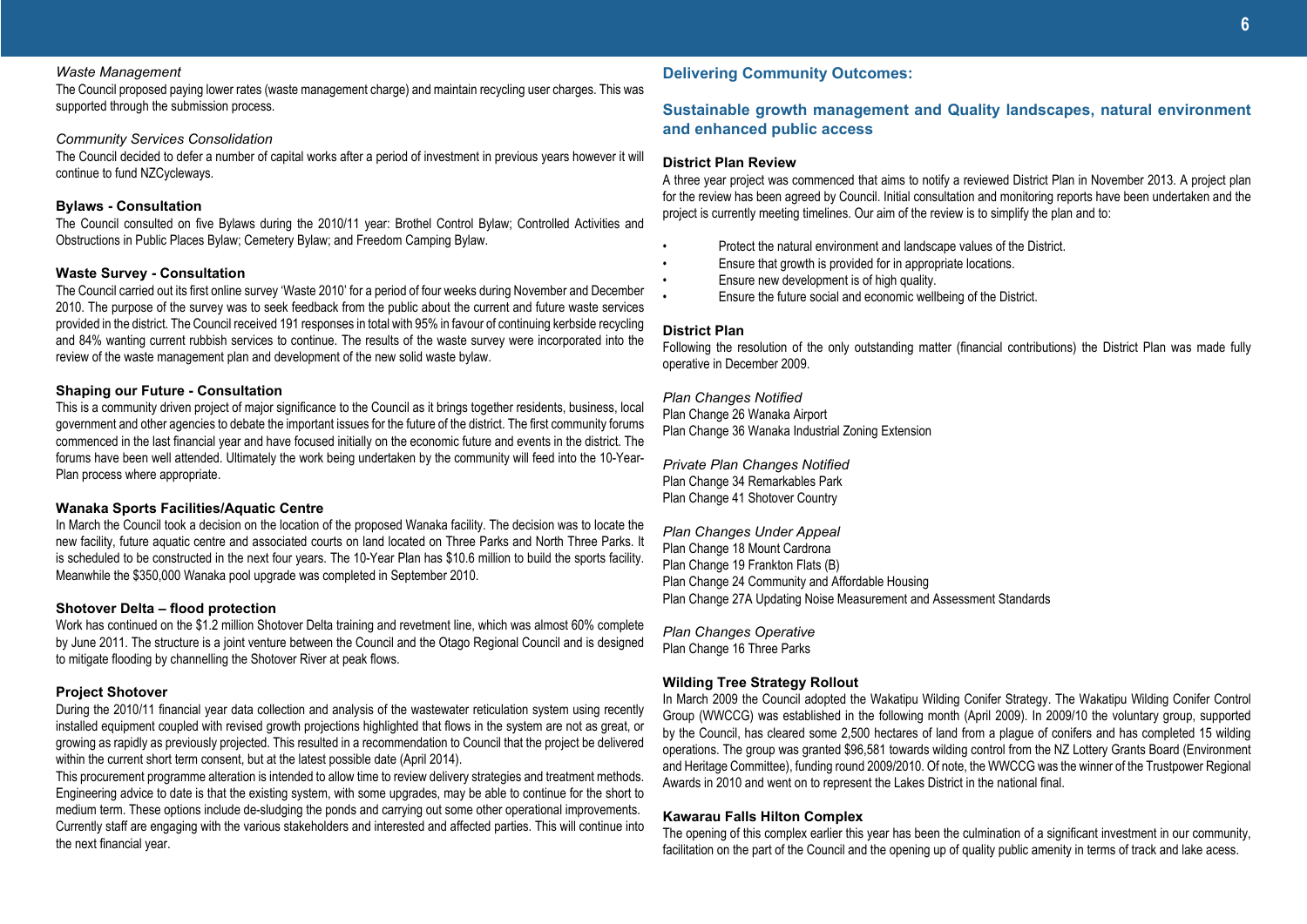### **Trails**

The Upper Clutha Tracks Trust and the Wakatipu Trails Trust continue to deliver outstanding results. The UCTT has worked with Council and DOC to form the Clutha River Track and the Glendhu Bay Track and the WTT has assisted Council with the completion of the Kelvin Peninsula Track upgrade. With assistance and support from the Council WTT was also successful in receiving approval for \$1.8m of funding from the Government for the development of the Queenstown Trail. The trust has worked to secure access for the New Zealand Cycleway.

**A safe and healthy community that is strong, diverse and inclusive for people of all age groups and incomes.**

### **Summerdaze**

Another successful Summerdaze programme was held with strong attendance from locals and residents. Summerdaze is a celebration of summer, held across all communities and includes New Year's Eve celebrations in Queenstown and Wanaka.

### **CCTV**

Council ran an 'expressions of interest' process regarding the installation of security cameras in the Queenstown town centre and is working through details of the wireless spectrum. The project is on-going.

### **Kingston Emergency Building**

The Council contributed to the development of a new combined emergency services centre in Kingston. The building houses the Kingston Ambulance and volunteer fire brigade and Council rural fire force. The facility provides an improved capacity to respond to local emergency situations. The new centre has now been successful operating since last summer.

### **Fire Appliance**

The Council purchased and fitted out a new water tanker to provide additional rural fire capacity. This tanker is housed at the new Kingston Emergency Services Centre.

### **Affordable Housing**

The Council continues to implement 15 ongoing actions of the Housing our People in Our Environment (HOPE) Strategy (adopted June 2005). The Queenstown Lakes Community Housing Trust has delivered 47 homes. Stage 1 of five homes at Nerin Square, Lake Hayes Estate was completed in December 2009. Construction of Stage 2 (22 homes) is well underway with four sold into shared ownership and two into the Trust's new rent saver programme. Contributions of land for affordable and community housing through negotiated stakeholder deeds has continued.

Plan Change 24: Affordable and Community Housing (adopted by Council in December 2008) has had a preliminary hearing in the High Court which confirmed scope under the Resource Management Act to address housing affordability issues when reviewing proposals. Council has now confirmed its support for the objectives and policies of Plan Change 24.

### **Lakes Leisure**

The 2010/11 period has seen the third full year of operation for Lakes Leisure Limited, which commenced in February 2008. The not for profit Council Controlled Organisation completed the aquatics project in October 2009 with the opening of the Alpine Health and Fitness Centre. Satisfaction with the CCO has increased with the annual resident and ratepayer survey registering a satisfaction level of 82% (75% 2010).

Notably the Aquatic Centre has been recognised nationally since opening, attracting multiple awards including: NZ Institute of Architects Southern Region Architecture and Resene Colour Award; Master Builders Regional Award Otago/Southland – Category Winner Commercial; Master Builders National Award – Category Winner Leisure and Tourism and Supreme Commercial Project of the Year; and Property Council of NZ Award of Excellence - National Category Winner Tourism and Leisure. Growth and participation has continued to increase and strengthen in the past year.

### **Effective and efficient infrastructure that meets the needs of growth.**

### **Transport and Carparking Strategy**

Safety continued to be a key focus of 2010/11 and is part of our road upgrade program. We worked to improve areas with poor safety performance. Initiatives include such things as School Travel Safety Plans and the winter gritting and de-icing. We have also had a focus on the smoothness of road pavements as this can help reduce vehicle operating costs and improve travel comfort. In November the Council extended parking charges to the Boundary Street and Recreation Ground carparks and increased charges at the Ballarat Street Carpark. This had the objectives of increasing revenue from carparking (to enable debt associated with the parking facilities to be reduced), encouraging commuters to consider the range of travel choices, and to free up parking for visitors to the Queenstown town centre.

### **Key roading projects**

### *Ardmore Brownston*

The Brownston Street upgrade was delayed. The completion of the design of the new roundabout – which forms a key part of the overall Ardmore Brownston Street project – has taken longer than expected due to the importance of resolving property access and safety issues. Power undergrounding, street lamps, water renewals and pedestrian refuges are now underway. Allowing for a break over the Rugby World Cup, these works will continue into early December 2011. This project has the largest Annual Plan budget of the Wanaka Capex projects.

### *Lake Esplanade*

This project was completed on time and under budget during the last financial year. The project was a finalist in the Roading Excellence Awards 2011.

### *Malaghans Road Site 5*

This was partially completed but held over for winter. It is now due for completion in October.

### *Crown Range*

Last year's upgrade was successfully completed on time and under budget. More upgrades are to be undertaken this summer.

### **Water supply demand management**

The 2009 10-Year-Plan included expenditure for implementing water supply demand management initiatives. It did not include any evaluation of the potential savings resulting from these initiatives. This analysis has now been undertaken at a high level as part of the capital review. The work to date, has shown that demand management together with improved engineering solutions will enable postponement of a significant proportion of the water supply capital expenditure identified in the 2009 10-Year Plan. Queenstown and Wanaka along with the other schemes in the district have Water Demand Management Plans in place, these are presently being reassessed.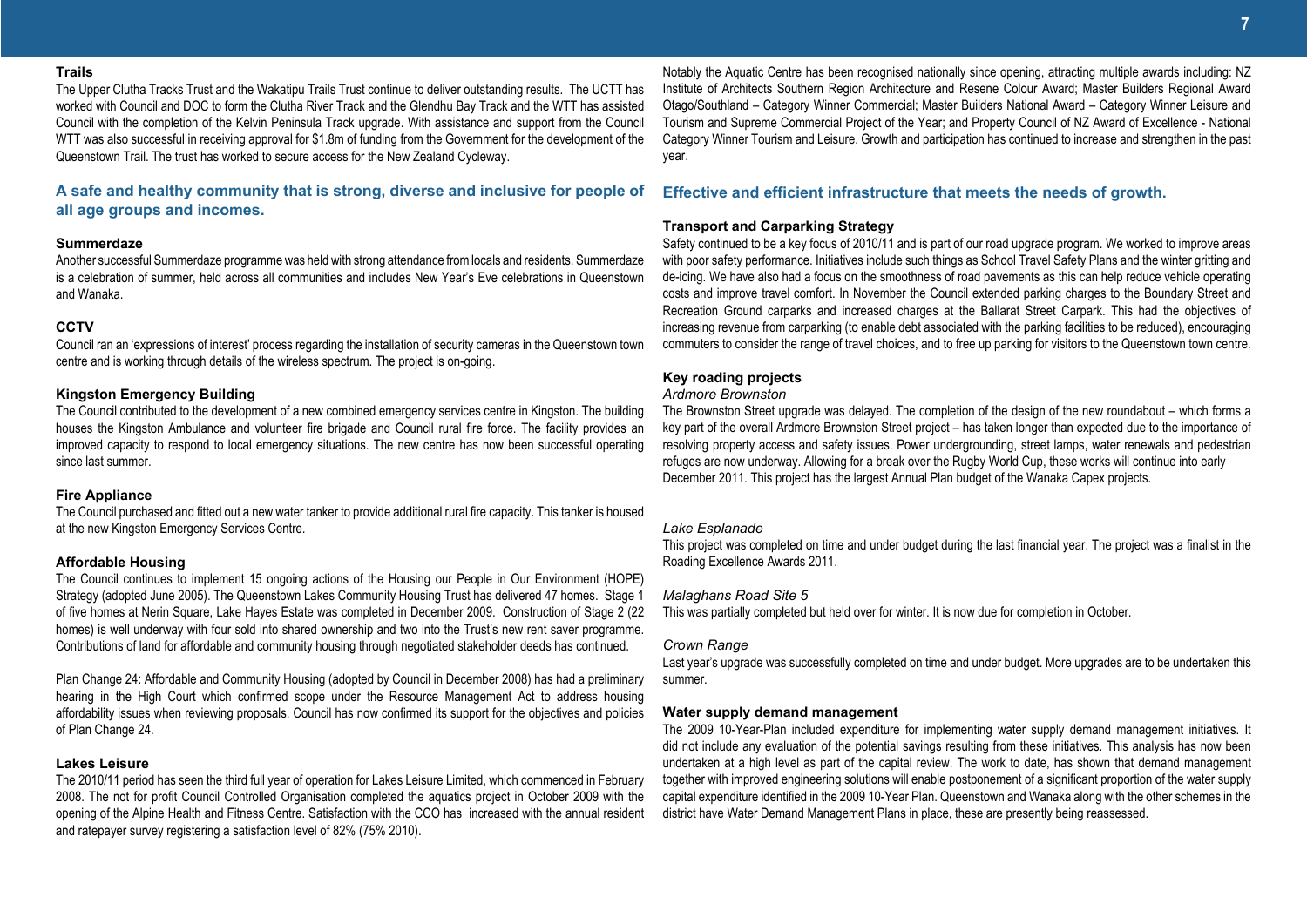### **Algae**

The Council received a report containing recommendation regarding the Lake Wanaka algae issue in March 2011. As a result of this investigation two streams of work are now underway, being a 'micro-filtration' trial and a survey of the topography of the lakebed.

### **Waste Management**

As outlined already in 2010/11 the Council commenced a review its Waste Management Plan.

**High quality urban environments respectful of the character of individual communities.**

### **Urban Design and Urban Design Guidelines**

In the 2010/11 year there were 15 Queenstown Urban Design Panel review meetings, compared with 15 in the previous 12 months. The Wanaka Panel reviewed two projects compared to five in the previous 12 months. This continues to reflect a lower level of development in the Upper Clutha. It is worth noting however that three Wanaka urban Design Panel Review meetings have occurred to date since 1 July, 2011. Work on the Wanaka Town Centre Character Guideline and the Cardrona Village Character Guideline commenced in May 2010. The Wanaka Guideline has subsequently been adopted by Council in July 2011, and the Cardrona Guideline is being finalised for public consultation in October 2011.

### **Frankton Toilet and Bus Shelter**

This facility won the prestigious New Zealand National Architects Award in the category of Urban Design for architect Mary Jowett Architects Limited.

### **A strong and diverse economy.**

### **Rugby World Cup**

In March 2009 it was announced that the southern region's 2011 Rugby World Cup bid scored five out of six games for the region with Dunedin hosting three games and Invercargill two. The District hopes to benefit from these games with a tourism flow on effect, particularly in the future based on coverage of the teams visiting Queenstown and Wanaka. Wakatipu High School benefited from a new stadium floor (RWC funded) to prepare it as a back-up wet weather training venue. In addition to this the district was confirmed as an official RWC 2011 training venue for four teams – Ireland, England, Romania and Georgia with Event Centre facilities being described as "world class" by team management. The Council worked with other agencies on welcoming both the teams and their supporters and appointed a RWC event organiser in April 2011, a shared appointment with Destination Queenstown.

### **Small Community Grants**

Community grants were made available to our 'smaller community' associations to cover administration and maintenance costs on community owned facilities. The funding (total of \$50,000 per annum) was also granted to assist with a number of landscaping and beautification projects throughout the district.

### **Funding**

The Council continued to commit to its ongoing funding of its promotional bodies, the film office and community grants (including the heritage grants).

### **Preservation and celebration of the district's local cultural heritage.**

### **Lakes District Museum**

The museum receives an annual grant of \$40,000 from the Council. It offers an essential window into our district's heritage and sustains an invaluable and rich archive of historic material. Notably the museum has held some outstanding exhibitions in its gallery space in the previous year including Speaking of Change: Memories of the Wakatipu 1950-present and Lindsay Kennett: Master Milliner.

### **Arrowtown Heritage Cottages**

In February 2007 the Council purchased a 2000 square metre site in Arrowtown containing three historic Arrowtown miners cottages and a fourth property for \$1.9m. The cottages were vested in the Buckingham Street Cottages Trust which has continued to work tirelessly towards restoring and leasing the cottages. The work has been ongoing in the last finanical year and will culminate in the trust handing the cottages back to the community in October this year. Congratulations to everyone involved.

### **Heritage Strategy**

In May 2008 the Council established the Heritage Strategy working party whose role was to develop a heritage strategy that provides for the proactive future management of historic heritage in the district. The working party developed a draft heritage strategy which was released for community feedback in September 2009, finalised in March 2010. The Council adopted the strategy in April 2010 and during Annual Plan deliberations approved a one-off grant to establish a Queenstown Lakes District Heritage Trust of \$5,000.

### **Overall Perception of Performance**

### **Overall Performance QLDC**

Overall, as mentioned, on the basis of the 4-point scale we have seen a marked increase in satisfaction with the Council being 86% satisfaction 2011 (76 % 2010).

### **Customer satisfaction**

It is good to note that in general the Council has seen an improvement in satisfaction across the board. It also continues to be rewarding to see that the 'sense of pride' felt in our communities, which leapt from 56.5% (2009) to 77.7% (2010) continues to increase 80% (2011).

Our 2008/2009 Residents' Satisfaction and Opinion Survey introduced a new methodology which offered the opportunity for those participating to choose a neutral position (this is known as a 5-point system). Previously participants were asked to mark either satisfied or dissatisfied. The move to the 5-point system is considered to be 'best practice' methodology because it shows the true level of satisfaction and dissatisfaction.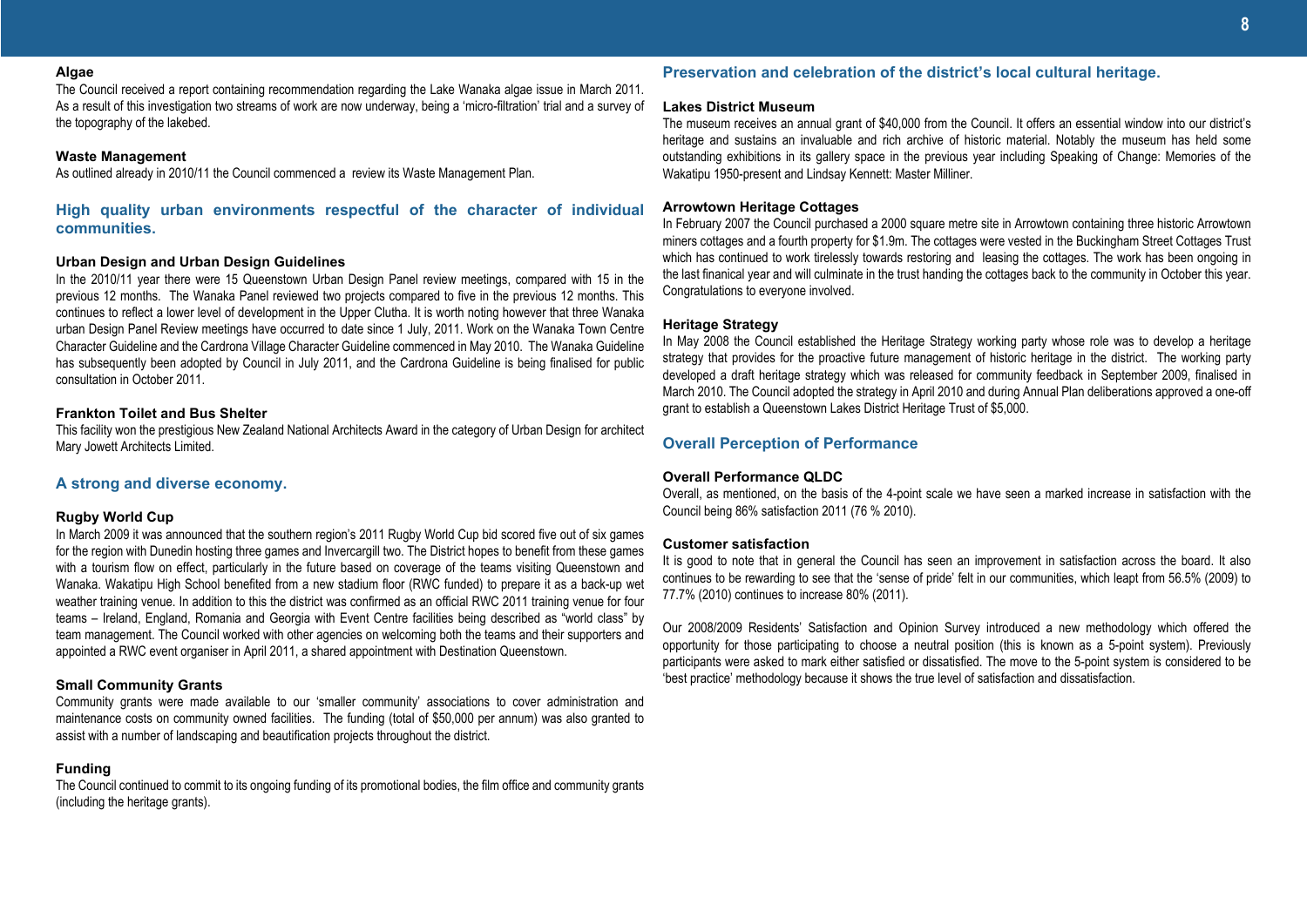### **Conclusion**

This financial year the Council has continued to focus on addressing cost, debt levels and value for the ratepayer - all within a period of uncertainty for the Global economy. It is good news that the Council can report a satisfactory financial result for 2010/11. The financial year saw a number of significant changes, none-the-least being the appointment of a new Mayor, Council and Wanaka Community Board in October 2010.

The Council continues to have a strong policy framework. The work delivered in 2009/10 to take financial stock, reforecast debt levels and to scrutinise the work programme was substantial. It has enabled the Council to put down a sound financial framework for the long term future. The previous drive to deliver projects has been strengthened by more careful prioritisation and to look for greater cost effectiveness in the projects and services the Council carries out on behalf of the Communities it serves.

If one thing is certain, it is that QLDC faces continued uncertainty in the pace of change and the rate of growth. There are some challenges ahead for example in how we manage our water resources, Project Shotover (Wakatipu wastewater disposal to land) and in delivering the Wanaka Sports facilities in a location and to a standard of which the whole District can be proud. The Council has demonstrated a commitment to our communities to provide good services and real value.

The biggest challenge of all will be the delivery of an affordable 10-Year-Plan in 2012, I am confident we will achieve this.

### **Thanks**

The Council's aim is to deliver outstanding services and value for the communities it serves and to do this always depends upon the efforts of many people. My thanks go to:

Our people (all the staff, contractors and Council Controlled Organisations) who work hard to deliver great service.

The elected members – thank you for the enormous contribution you have personally made in your first year of office

Community and special interest groups, residents and non resident ratepayers, who take time to give feedback and to participate in consultation meetings and whose engagement informs the Council to make better decisions.

And finally to the media who inform the debate.

Debra Lawson **Chief Executive Queenstown Lakes District Council**

25 October 2011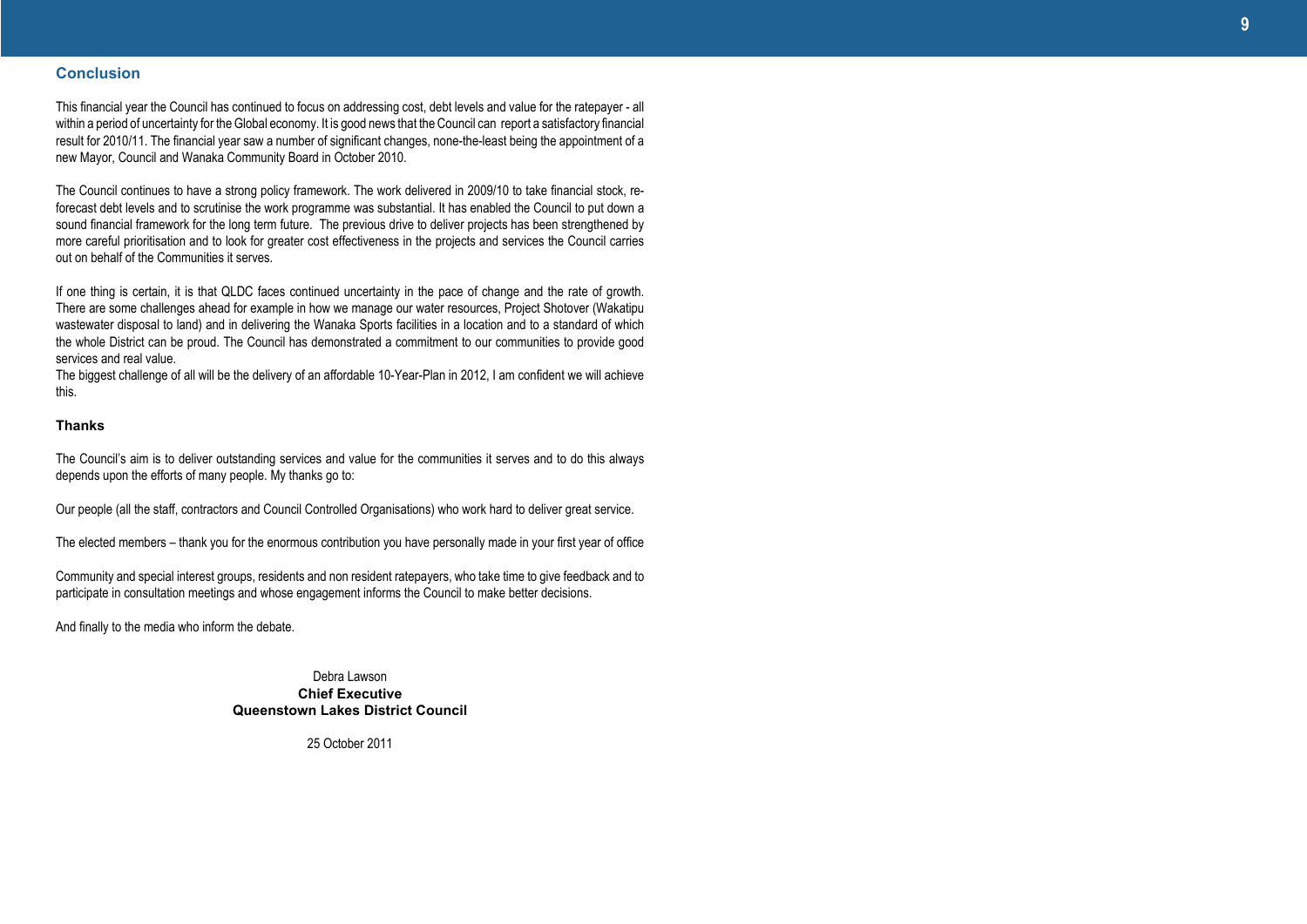## **10 Summary Financial Information**

| <b>Summary Statement of Financial Performance</b> |                                           |        | Council       |        | Group   |         |
|---------------------------------------------------|-------------------------------------------|--------|---------------|--------|---------|---------|
|                                                   |                                           | 2011   | <b>Budget</b> | 2010   | 2011    | 2010    |
|                                                   | For the Financial Year Ended 30 June 2011 | \$'000 | \$'000        | \$'000 | \$'000  | \$'000  |
|                                                   | <b>Total income</b>                       | 79,565 | 104,167       | 85,366 | 103,209 | 104,352 |
|                                                   | <b>Expenditure</b>                        |        |               |        |         |         |
|                                                   | Employee benefits expense                 | 7,881  | 8,486         | 7,419  | 17,145  | 16,121  |
|                                                   | Depreciation and amortisation expense     | 16,545 | 16,997        | 16,526 | 19,951  | 19,393  |
|                                                   | Finance costs                             | 6,469  | 8,261         | 6,191  | 7,465   | 8,142   |
|                                                   | Other expenses                            | 48,117 | 45,215        | 45,613 | 50,381  | 47,267  |
|                                                   | <b>Total operating expenditure</b>        | 79,012 | 78,959        | 75,749 | 94,942  | 90,923  |
|                                                   | Surplus/(Deficit) before income tax       | 553    | 25,208        | 9,617  | 8,267   | 13,429  |
|                                                   | Income tax expense                        |        |               |        | 1,684   | 7,146   |
|                                                   | Surplus/(Deficit) for the period          | 553    | 25,208        | 9,617  | 6,583   | 6,283   |
|                                                   | Surplus/(Deficit) attributable to:        |        |               |        |         |         |
|                                                   | - Council                                 | 553    | 25,208        | 9,617  | 5,381   | 6,468   |
|                                                   | - Non controlling interest                |        |               |        | 1,202   | (185)   |
|                                                   |                                           | 553    | 25,208        | 9,617  | 6,583   | 6,283   |

## **Statement of Comprehensive Income**

| sive income                                       |        | Council                  |        | Group  |         |
|---------------------------------------------------|--------|--------------------------|--------|--------|---------|
|                                                   | 2011   | <b>Budget</b>            | 2010   | 2011   | 2010    |
| For the Financial Year Ended 30 June 2011         | \$'000 | \$'000                   | \$'000 | \$'000 | \$'000  |
| Surplus/(Deficit) for the period                  | 553    | 25,208                   | 9,617  | 6,583  | 6,283   |
| <b>Other Comprehensive Income</b>                 |        |                          |        |        |         |
| Gain/(Loss) on revaluation                        | 70,543 | 74,480                   |        | 70,543 | 77,011  |
| Cash flow hedges                                  |        |                          |        | (357)  |         |
| Income tax relating to other comprehensive income |        |                          |        | 100    | (2,023) |
| Share revaluation                                 | (8)    | $\overline{\phantom{0}}$ |        | (8)    |         |
| <b>Total Comprehensive Income</b>                 | 71,088 | 99,688                   | 9,618  | 76,861 | 81,272  |
| Attributable to:                                  |        |                          |        |        |         |
| - Council                                         | 71,088 | 99,688                   | 9,618  | 75,724 | 81,457  |
| - Non controlling interest                        |        |                          |        | 1,137  | (185)   |
|                                                   | 71,088 | 99,688                   | 9,618  | 76,861 | 81,272  |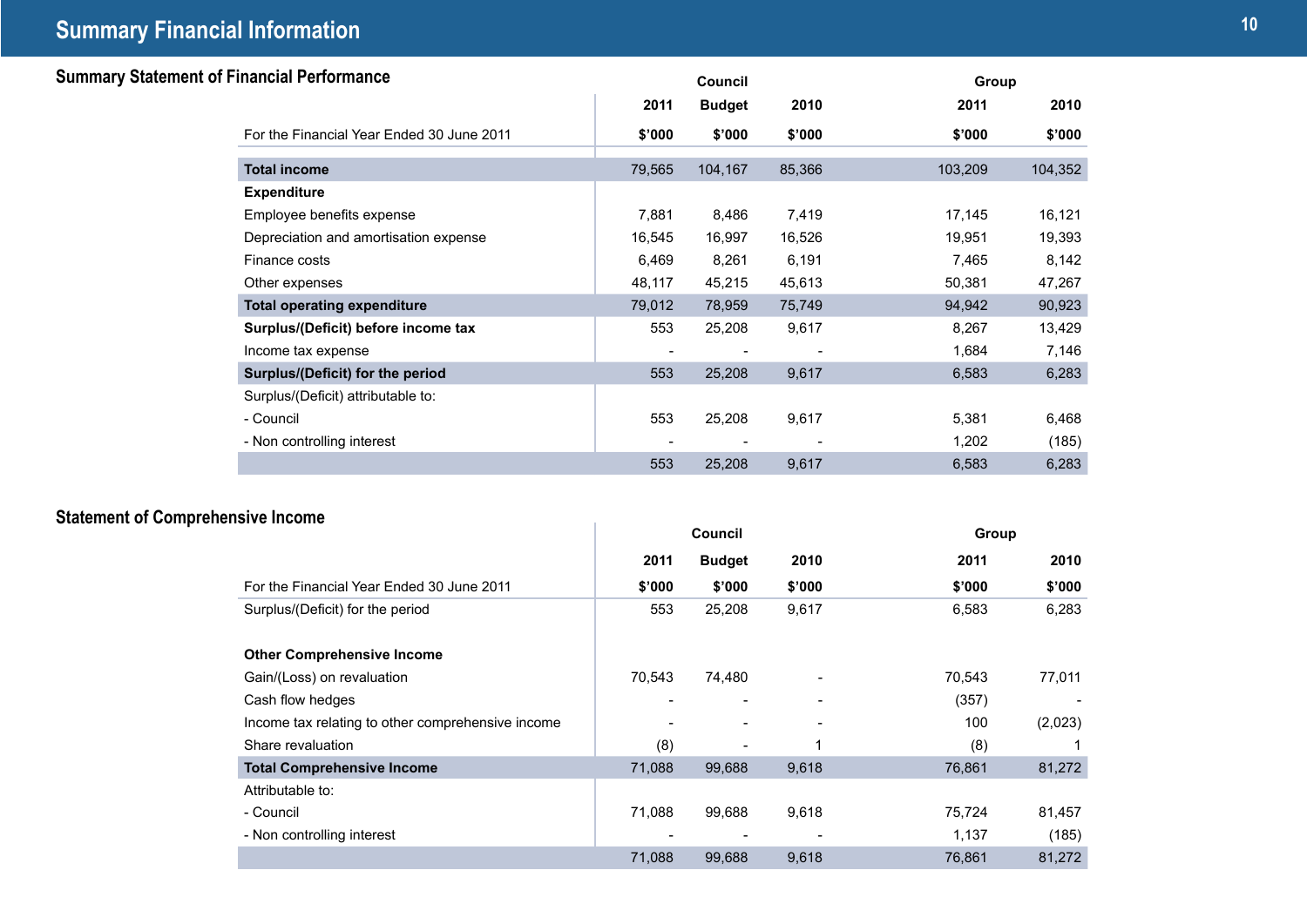## **Statement of Changes in Equity**

| <b>Council</b><br>For the Financial Year Ended 30 June 2011 | <b>Revaluation</b><br><b>Reserves</b><br>\$'000 | <b>Operating</b><br><b>Reserves</b><br>\$'000 | Capital<br><b>Reserves</b><br>\$'000 | Hedging<br><b>Reserve</b><br>\$'000 | <b>Retained</b><br><b>Earnings</b><br>\$'000 | <b>Attributable</b><br>to Equity<br><b>Holders</b><br>of Parent<br>\$'000 | <b>Non</b><br><b>Controlling</b><br>Interest<br>\$'000 | <b>TOTAL</b><br><b>EQUITY</b><br>\$'000 |
|-------------------------------------------------------------|-------------------------------------------------|-----------------------------------------------|--------------------------------------|-------------------------------------|----------------------------------------------|---------------------------------------------------------------------------|--------------------------------------------------------|-----------------------------------------|
| Balance at 1 July 2010                                      | 239,229                                         | 14,979                                        | 13,949                               | $\overline{\phantom{a}}$            | 456,897                                      | 725,054                                                                   | $\overline{\phantom{0}}$                               | 725,054                                 |
| Total Comprehensive Income for the year                     | 70.535                                          | $\overline{\phantom{a}}$                      | $\overline{\phantom{0}}$             | $\overline{\phantom{a}}$            | 553                                          | 71.088                                                                    | Ξ.                                                     | 71.088                                  |
| Transfers from/(to) retained earnings                       | (1,661)                                         | (1, 104)                                      | (894)                                | $\overline{\phantom{a}}$            | 3,659                                        |                                                                           | ۰                                                      |                                         |
| Balance at 30 June 2011                                     | 308,103                                         | 13,875                                        | 13,055                               | $\overline{\phantom{a}}$            | 461,109                                      | 796,142                                                                   |                                                        | 796,142                                 |
| For the Financial Year Ended 30 June 2010                   |                                                 |                                               |                                      |                                     |                                              |                                                                           |                                                        |                                         |
| Balance at 1 July 2009                                      | 244,444                                         | 10.326                                        | 13.748                               | $\overline{\phantom{a}}$            | 446.918                                      | 715,436                                                                   |                                                        | 715.436                                 |
| Total Comprehensive Income for the year                     |                                                 | $\overline{\phantom{a}}$                      | $\overline{\phantom{0}}$             | $\overline{\phantom{a}}$            | 9,617                                        | 9,618                                                                     | Ξ.                                                     | 9,618                                   |
| Transfers from/(to) retained earnings                       | (5,216)                                         | 4,653                                         | 201                                  | $\overline{\phantom{a}}$            | 362                                          |                                                                           | -                                                      |                                         |
| Balance at 30 June 2010                                     | 239.229                                         | 14.979                                        | 13.949                               | ٠                                   | 456.897                                      | 725.054                                                                   |                                                        | 725.054                                 |

| <b>Group</b>                                | <b>Revaluation</b><br><b>Reserves</b> | <b>Operating</b><br><b>Reserves</b> | Capital<br><b>Reserves</b> | Hedging<br><b>Reserve</b> | <b>Retained</b><br><b>Earnings</b> | <b>Attributable</b><br>to Equity<br><b>Holders</b><br>of Parent | <b>Non</b><br><b>Controlling</b><br><b>Interest</b> | <b>TOTAL</b><br><b>EQUITY</b> |
|---------------------------------------------|---------------------------------------|-------------------------------------|----------------------------|---------------------------|------------------------------------|-----------------------------------------------------------------|-----------------------------------------------------|-------------------------------|
| For the Financial Year Ended 30 June 2011   | \$'000                                | \$'000                              | \$'000                     | \$'000                    | \$'000                             | \$'000                                                          | \$'000                                              | \$'000                        |
| Balance at 1 July 2010                      | 314,217                               | 14.979                              | 13.949                     | $\overline{\phantom{a}}$  | 467,173                            | 810,318                                                         | 120                                                 | 810,438                       |
| Total Comprehensive Income for the year     | 70,535                                | $\overline{\phantom{0}}$            | $\overline{\phantom{a}}$   | (192)                     | 5,381                              | 75,724                                                          | 1,137                                               | 76,861                        |
| Capital introduced to QAC                   |                                       |                                     |                            | $\overline{\phantom{a}}$  |                                    |                                                                 | 27,245                                              | 27,245                        |
| Movement on dilution of shareholding in QAC | $\overline{\phantom{a}}$              | $\overline{\phantom{a}}$            | $\overline{\phantom{a}}$   | $\blacksquare$            | (1,728)                            | (1,728)                                                         | 1,728                                               | $\overline{\phantom{a}}$      |
| Transfers from/(to) retained earnings       | (1,661)                               | (1, 104)                            | (894)                      | $\overline{\phantom{a}}$  | 3,659                              |                                                                 |                                                     |                               |
| Balance at 30 June 2011                     | 383,091                               | 13,875                              | 13,055                     | (192)                     | 474,485                            | 884,314                                                         | 30,230                                              | 914,544                       |
| For the Financial Year Ended 30 June 2010   |                                       |                                     |                            |                           |                                    |                                                                 |                                                     |                               |
| Balance at 1 July 2009                      | 244.444                               | 10,326                              | 13,748                     | $\blacksquare$            | 460,343                            | 728,861                                                         | 305                                                 | 729,166                       |
| Total Comprehensive Income for the year     | 74,989                                | $\overline{\phantom{a}}$            |                            | $\overline{\phantom{a}}$  | 6,468                              | 81,457                                                          | (185)                                               | 81,272                        |
| Transfers from/(to) retained earnings       | (5,216)                               | 4,653                               | 201                        | $\overline{\phantom{a}}$  | 362                                |                                                                 |                                                     |                               |
| Balance at 30 June 2010                     | 314,217                               | 14.979                              | 13,949                     | $\overline{\phantom{a}}$  | 467,173                            | 810,318                                                         | 120                                                 | 810,438                       |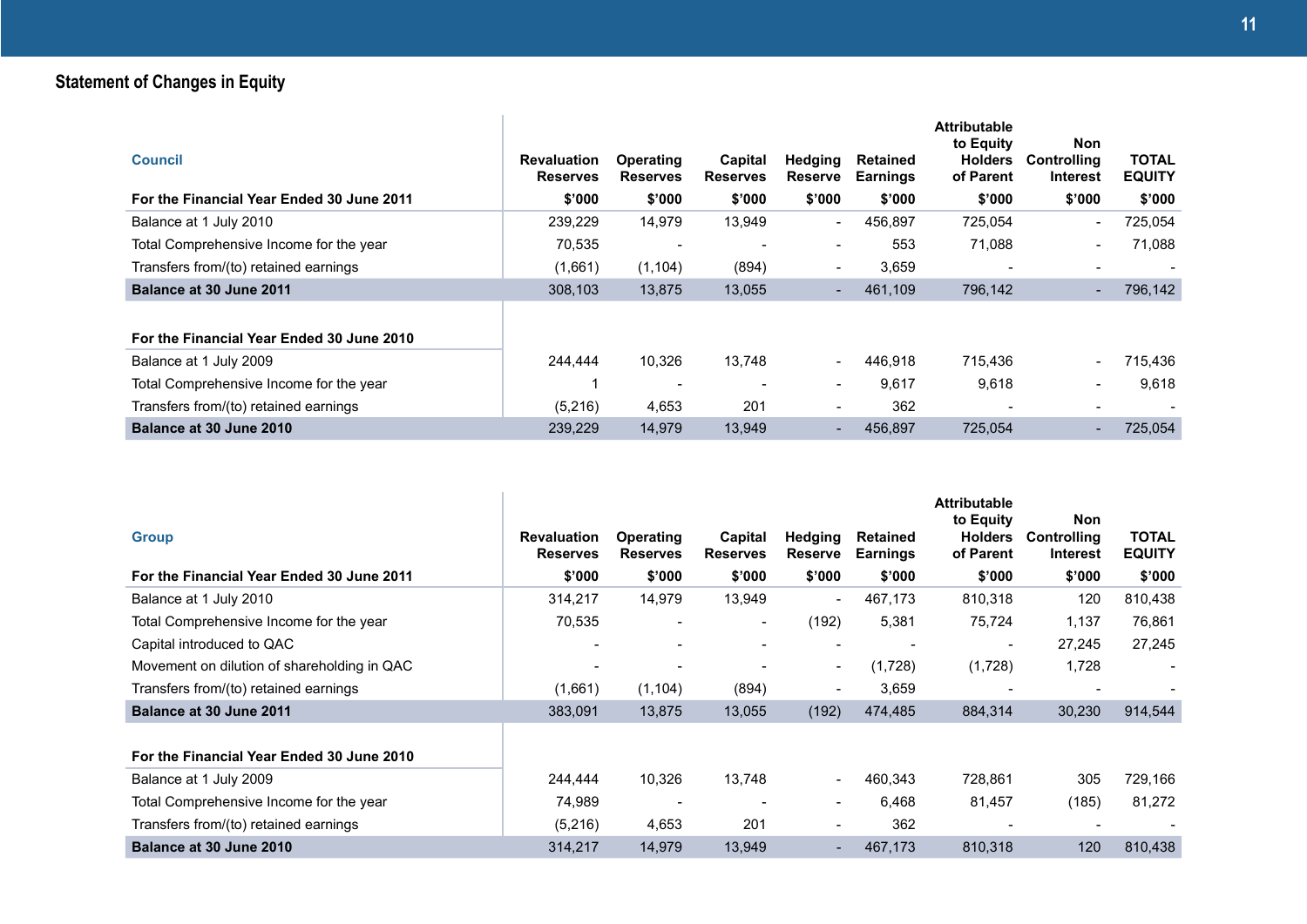## **Summary Statement of Financial Position**

|                               |         | Council       |         | Group     |         |
|-------------------------------|---------|---------------|---------|-----------|---------|
|                               | 2011    | <b>Budget</b> | 2010    | 2011      | 2010    |
| As at 30 June 2011            | \$'000  | \$'000        | \$'000  | \$'000    | \$'000  |
| Total current assets          | 10,007  | 14,159        | 14,282  | 14,994    | 18,899  |
| Total non-current assets      | 901,028 | 995,786       | 822,928 | 1,047,060 | 956,361 |
| <b>Total assets</b>           | 911,035 | 1,009,945     | 837,210 | 1,062,054 | 975,260 |
| Total current liabilities     | 16,719  | 35,852        | 61,140  | 27,758    | 104,088 |
| Total non-current liabilities | 98,174  | 103,386       | 51,016  | 119,752   | 60,734  |
| <b>Total liabilities</b>      | 114,893 | 139,238       | 112,156 | 147,510   | 164,822 |
|                               |         |               |         |           |         |
| <b>Net assets</b>             | 796,142 | 870,707       | 725,054 | 914,544   | 810,438 |
| Equity attributable to:       |         |               |         |           |         |
| Council                       | 796,142 | 870,707       | 725,054 | 884,314   | 810,318 |
| Non controlling interest      |         |               |         | 30,230    | 120     |
| <b>Total Equity</b>           | 796,142 | 870,707       | 725,054 | 914,544   | 810,438 |

**Mayor**

25 October 2011

Janes<u>sa wan U</u>lden

**Chief Executive** 25 October 2011

Johnhansen

## **Summary Statement of Cashflows**

|                                                                     |           | Council       |          | Group    |           |
|---------------------------------------------------------------------|-----------|---------------|----------|----------|-----------|
|                                                                     | 2011      | <b>Budget</b> | 2010     | 2011     | 2010      |
| For the Financial Year Ended 30 June 2011                           | \$'000    | \$'000        | \$'000   | \$'000   | \$'000    |
| Net cash inflow/(outflow) from operating activities                 | 23.392    | 32.773        | 24.103   | 30.036   | 32.119    |
| Net cash inflow/(outflow) from investing activities                 | (21, 898) | (55, 419)     | (33,878) | (35,452) | (46, 943) |
| Net cash inflow/(outflow) from financing activities                 | (829)     | 22.643        | 8.952    | 5.823    | 14,741    |
| Net increase/(decrease) in Cash and cash equivalents                | 665       | (3)           | (823)    | 407      | (83)      |
| Cash and cash equivalents at the beginning of the financial<br>vear | 326       | 138           | 1.149    | 3.109    | 3,192     |
| Cash and cash equivalents at the end of the financial year          | 991       | 135           | 326      | 3.516    | 3.109     |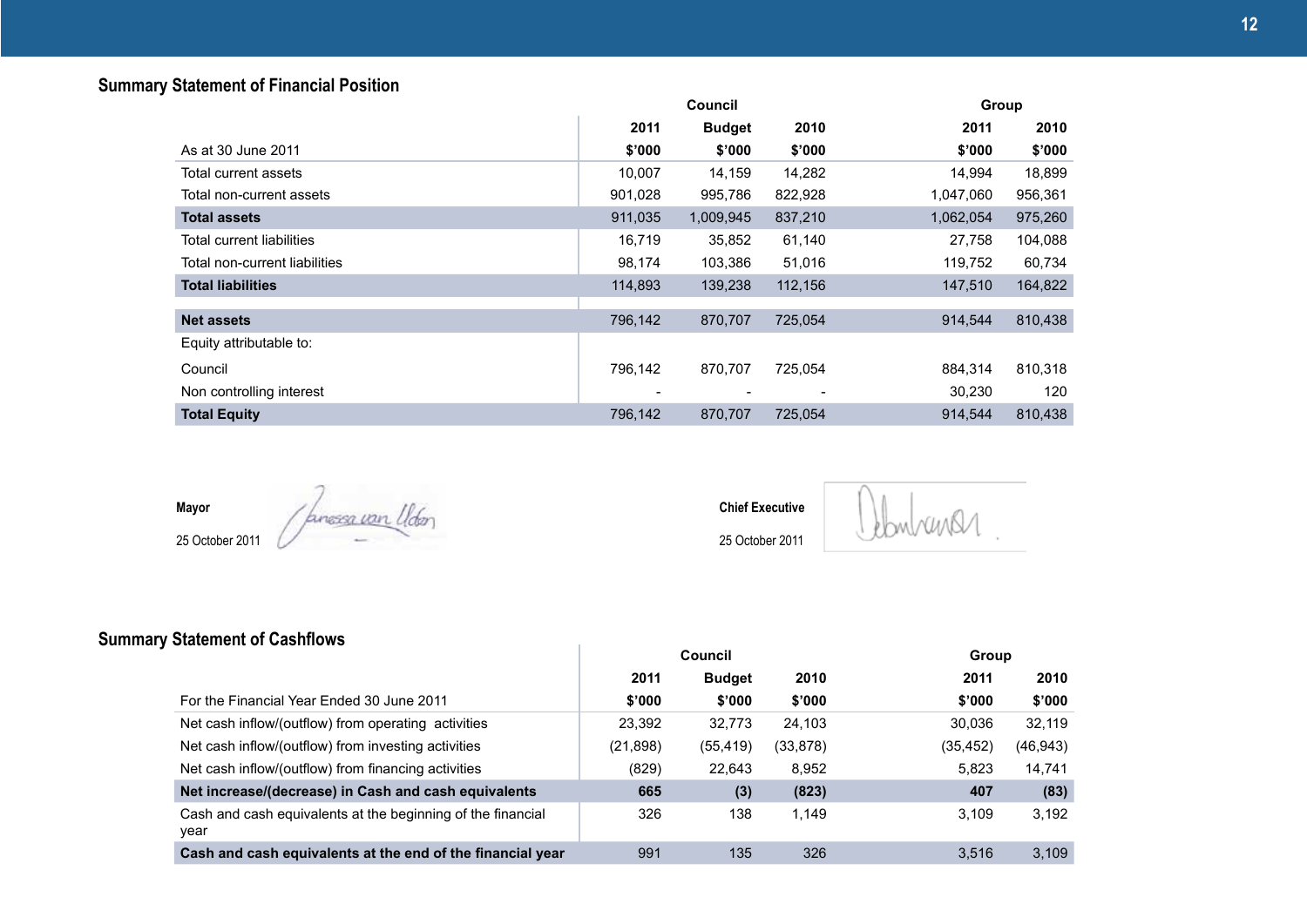### **Accounting Policies**

The financial statements are presented in thousands of New Zealand dollars. New Zealand dollars are the Council and Groups' functional currency.

The annual report 2010/11 has been audited and gained an unqualified opinion, which means the report has met the requirements of the Local Government Act 2002.

This summary financial report has been examined by the auditor for consistency with the full financial report. The auditor's report is included with this summary. The Council's full financial report has complied with NZ GAAP and stated explicitly that they comply with NZ equivalents to IFRS (International Financial Reporting Standards) as applicable for public entities. The summary report complies with FRS 43 – Summary Financial Statements.

### **Subsequent Events**

### **Queenstown Airport Corporation Ltd (QAC)**

On 22 August 2011 the QAC Board resolved to pay a dividend of \$0.205 per share, resulting in a gross dividend of \$3,288,060 (2010: Nil). Council's share of this dividend will be \$2,466,373.

### **Contingent Liabilities**

**Council**

### **Legal Claims**

A total of five building related legal claims were received for buildings within the district at 30 June 2011. Council has been joined as a party in all of these claims. Four of these were in respect of alleged weathertightness building defects. Two claims were settled post year end and were provided for (note 16 of the full annual report). The total of the remaining three claims is \$9.9m. Claims are dealt with on a case by case basis. Council's liability in relation to these claims has not been established and it is not possible to determine the likely outcome of the claims at this stage. Accordingly no provision has been recognised. Notwithstanding this Council estimates its exposure to the above claims could be \$4.0m (net of insurance recoveries). Note that any claims received subsequent to 30 June 2009 are not covered by insurance. Other claims covered by insurance are subject to a cap as to the level of cover provided.

### **Explanation of Major Variances against Budget**

### **Statement of Financial Performance**

The Council alone recorded an operating surplus of \$0.6m for the year. Operating revenues were down by 11% on last year and below budget by 21.5% (see below). Operating costs were on budget for the year (up on last year by 4.1%). However, these costs are inflated by the inclusion of a provision of \$2.4m for legal claims against the Council. The reported surplus includes \$1.6m of unrealised losses pertaining to the revaluation of investment property. This follows a 2010 value reduction of \$5.2m, which together represents an unrealised loss in value of around 9.3% in the past 2 years.

Revenue was below estimate by \$24.6m for the year ended 30 June, 2011. The following major items (all relating to capital expenditure) contributed to this variance:

- Development contribution income was below budget by \$10.7m for the year principally because of the continued slowdown in consent related activity.
- Vested Assets (these are assets passed to Council through subdivision and include roads, infrastructure and reserves) were \$6.7m below budget for the year.
- Roading subsidy was \$4.6m under budget for the year, as a result of reduced roading capital expenditure due to the timing and deferral of some projects.

Operating expenditure was on budget for the year ended 30 June 2011. This is very pleasing and means that we were able to stay within budget from an operating perspective. It has been achieved through savings across most activities. These are the major items; mostly positive, that contributed to this variance:

- Interest expense for the year is \$1.8m less than budget. This is a result of the deferral of all non-essential capital works and lower than expected interest rates.
- Staff related costs for the year are \$0.6m lower than budget. This is a result of fewer staff being employed and modest increases to remuneration for the year.
- Depreciation expense for the year is \$0.45m lower than budget. This is a non-cash item and relates primarily to the timing of project expenditure and lower than anticipated levels of vested assets.
- Legal costs for the year are \$2.9m above budget. This variance is mostly due to the inclusion of a \$2.4m provision for claims against the Council and the cost of defending the action taken against Council in relation to the change in QAC share-holding (\$0.6m).
- There is \$2.1m of project expenditure that was classified as capital expenditure within the budget but has been charged as an operating expense for the year. This is not an over-spend as there is budget provided to cover it.
- The balance of the positive variance of \$2.1m relates primarily to reduced maintenance costs for utilities (\$0.9m), and roading (\$0.9m) .

### **Statement of Financial Position**

The main variance relates to the difference in expected capital expenditure for the year.

Capital expenditure was below estimate by \$40.3m for the year ended 30 June 2011. The following major items contributed to this variance:

- The main component of the variance relates to \$11.3m of project expenditure within the water supply and wastewater activities which has been delayed or deferred. Projects include several reticulation upgrades in Wanaka and Queenstown and upgrades to Wanaka and Frankton wastewater pump stations, and the Arrowtown reservoir.
- There is \$10.1m of project expenditure within the roading activity which has been delayed or deferred. This includes upgrades to the Ardmore/Brownston intersection in Wanaka (\$2.7m) and the Frankton Flats arterial road (\$1.1m).
- There is also \$4.5m of project expenditure within the community services activity which has been delayed or deferred. Most of the budget for the Wanaka Sports Facilities project (\$0.34m) was not spent and has been carried forward. Other projects affected were Wakatipu and Wanaka Reserve Land (\$3.3m) and planned upgrades to the Earnslaw Park Toilets (\$0.55m).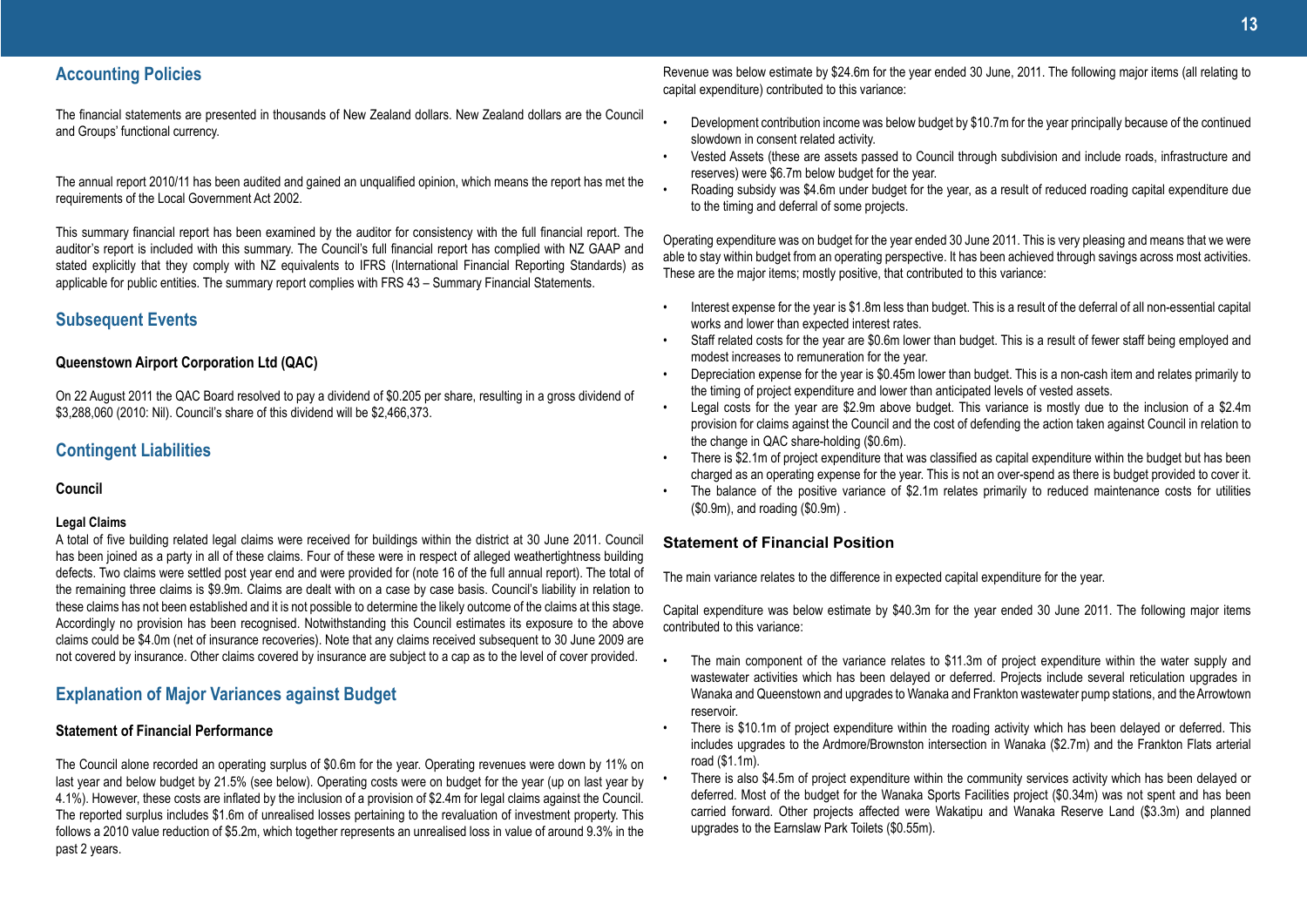- There is also \$2.6m of project expenditure within the commercial property activity which has been delayed or deferred. This mainly relates to the timing of the upgrade to water and sewerage systems at Glendhu Bay Holiday Park (\$1.9m).
- Vested Assets were \$6.7m below budget for the year.
- Loan Repayments were \$1.2m below budget for the year.
- The remaining component of the variance relates to \$2.1m of project expenditure which was classified as capital expenditure within the budget but which has been charged as an operating expense for the year.

The revaluation of investment property resulted in an unbudgeted reduction in value of \$1.6m for the year. This movement coupled with the \$22.1m unrealised loss for previous two years, has lead to the main variation in the balance sheet which shows Investment Property \$27m below the forecast position. Borrowings are \$23m below forecast; this positive variance relates mainly to the deferral of capital projects (see above).

### **Statement of Changes in Equity**

Accumulated differences between actual and budgeted net surpluses (for 2011 as described above and for 2010) has resulted in an equity variance of \$75m below forecast.

### **Statement of Cash Flows**

The budget variations explained above also contribute to budget variations in the Cash Flow Statement, particularly cash flows from investing and financing activities. Purchase of property, plant and equipment (i.e. capital expenditure) was \$33m below estimate and new borrowings were consequently around \$23m less than expected.

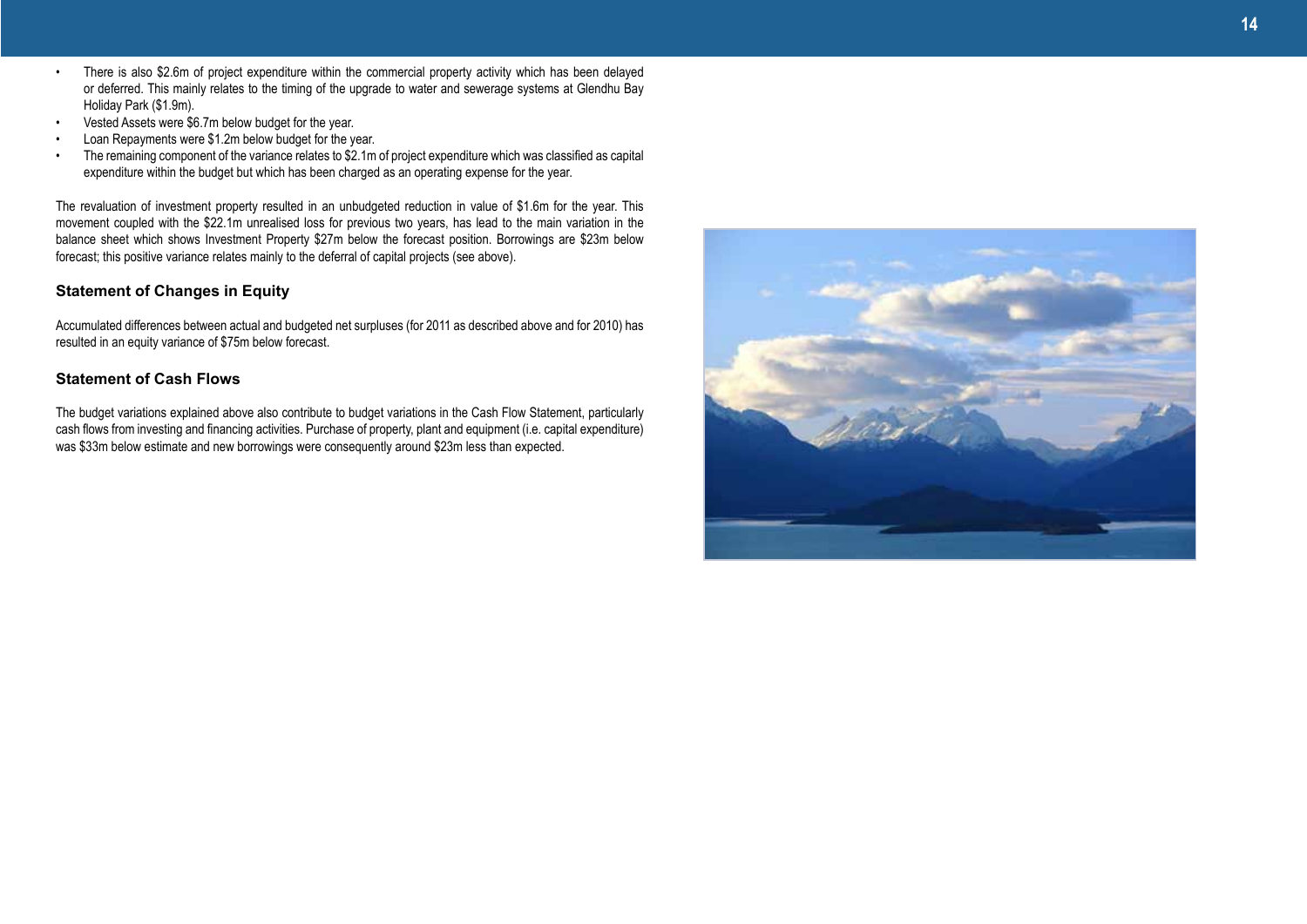### **Monitoring of Community Outcomes**

As an introductory comment, a comparison of how the District was performing in 2006 compared to how it is performing in 2009 provides the following figures (ratings are out of 5):

| <b>Community Outcome</b>                                                                                       | 2006 Rating | 2009 Rating |
|----------------------------------------------------------------------------------------------------------------|-------------|-------------|
| Sustainable Growth Management                                                                                  | 2.9         | 3.2         |
| Quality landscapes and natural environment and enhanced public<br>access                                       | 3.1         | 3.1         |
| A safe and healthy community that is strong, diverse and inclusive for<br>people of all age groups and incomes | 2.4         | 2.6         |
| Effective and efficient infrastructure that meets the needs of growth                                          | 2.6         | 3.1         |
| High quality urban environments respectful of the character of individual<br>communities                       | 2.9         | 3.4         |
| A strong and diverse economy                                                                                   | 3.4         | 3.8         |
| Preservation and celebration of the district's local cultural heritage.                                        | 2.8         | 3.0         |

The overall measure of performance, namely "Sustainable Growth Management" shows an improvement from a 2.9 to 3.2 rating. In all community outcomes except "Quality landscapes and natural environment and enhanced public access", improved performance is indicated. The lowest performing community outcome remains, "a safe and healthy community that is strong, diverse and inclusive for people of all age groups and incomes". Much of this rating is driven by population figures, such as age structure, that are not performance based, but much of it is also derived from housing affordability issues.

Further analysis has established the following trends and items of significance:

- Property prices peaked in 2007 and have started to fall since 2008. There is considerable uncertainty as to where the market will go due to the global credit crunch and current economic slow down;
- The satisfaction rating for a range of community facilities remains high. In particular libraries and swimming pools;
- 75% (2011) of respondents to the resident's survey are satisfied with the District Plan. This represents a continuing moderate increase since 2005;
- Since 2005 there has been a continuing increase in the community's satisfaction with parks, reserves and gardens maintenance to a very high level of satisfaction 97% (2011);
- Community satisfaction in relation to the efficient and effective use of infrastructure has also shown an increase. The results indicated satisfaction levels around the target levels for the community as a whole in relation to roading, footpaths and parking although the results for individual communities fluctuated;
- The community response in relation to satisfaction with the reliability and quality of water supply continues to exceed targets:
- The number of heritage sites protected in the district plan has increased and this has been reflected this year in an increase in satisfaction;
- Results have continued an upward trend in the communities overall sense of pride in the area (80% 2011) and the look and feel of their towns;
- The visitor-serving and construction/property sectors continue to dominate our local economy, and despite the current economic conditions, are likely to continue to do so for the forseeable future.

A detailed report can be found on the Council's website www.qldc.govt.nz.

### **Overall Perception of Performance**

### **Overall Performance QLDC**

Overall, as mentioned, on the basis of the 4-point scale we have seen a marked increase in satisfaction with the Council being 86% satisfaction 2011 (76 % 2010).

### **Customer satisfaction**

It is good to note that in general the Council has seen an improvement in satisfaction across the board. It also continues to be rewarding to see that the 'sense of pride' felt in our communities, which leapt from 56.5% (2009) to 77.7% (2010) continues to increase 80% (2011).

Our 2008/2009 Residents' Satisfaction and Opinion Survey introduced a new methodology which offered the opportunity for those participating to choose a neutral position (this is known as a 5-point system). Previously participants were asked to mark either satisfied or dissatisfied. The move to the 5-point system is considered to be 'best practice' methodology because it shows the true level of satisfaction and dissatisfaction.

*The following is a selection of our key targets by activity. Details of all targets are available in the full annual report.*

## **Governance and District Promotion - Key Targets**

Overall activity performance: 56% of targets achieved. (55% 2010).

### **Community Leadership**

| <b>Target</b>                                                                                                                                          | Achievement |
|--------------------------------------------------------------------------------------------------------------------------------------------------------|-------------|
| 75% satisfaction with the level of community consultation 77% satisfaction achieved. (61% 2010).<br>as determined by the annual residents satisfaction |             |
| survey.                                                                                                                                                |             |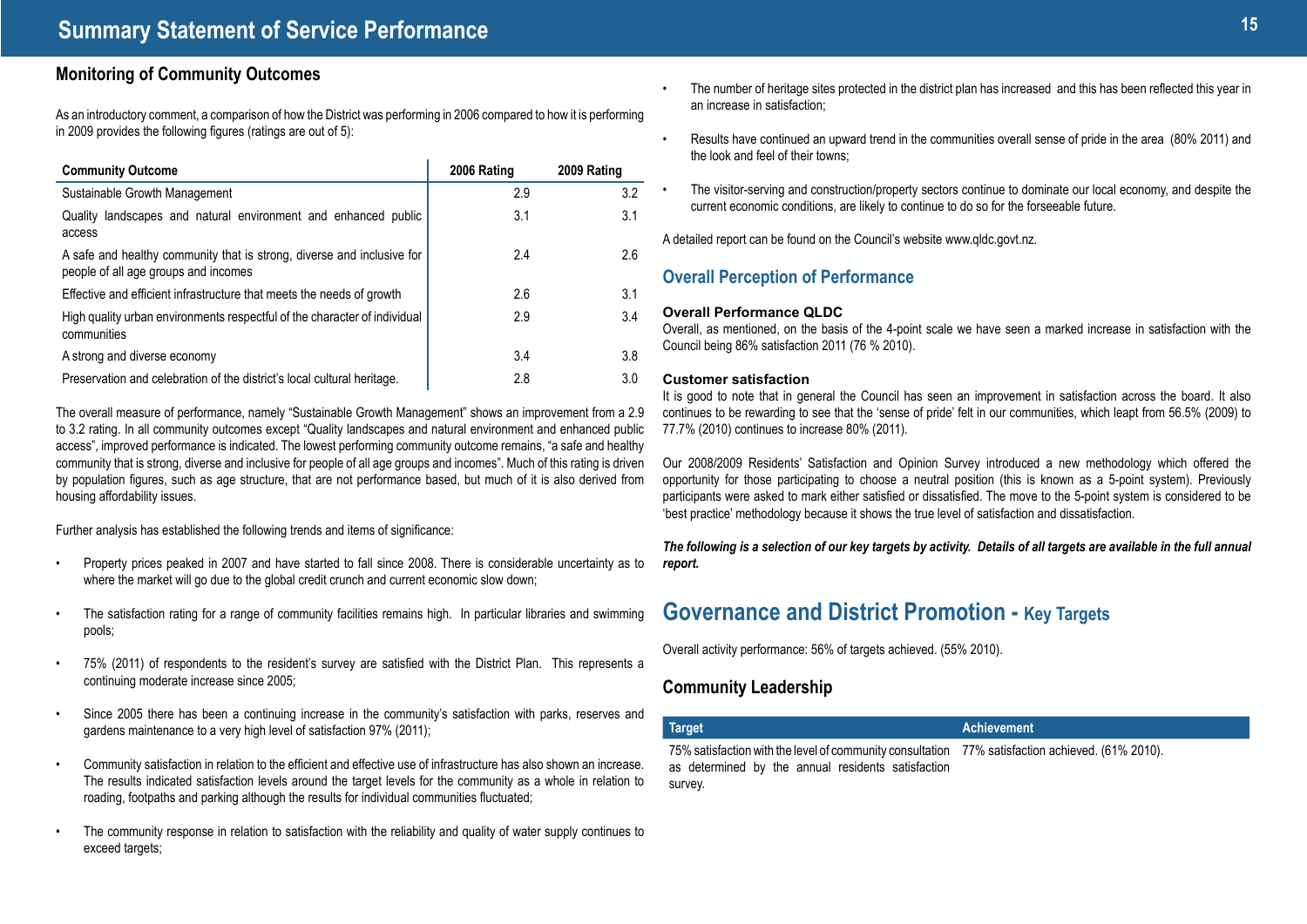### **Tourism Marketing**

| Target                                                                            | <b>Achievement</b> |
|-----------------------------------------------------------------------------------|--------------------|
| 90% satisfaction, as determined by the annual residents 87% achieved. (87% 2010). |                    |
| satisfaction survey, with Tourism Promotion.                                      |                    |

## **Property - Key Targets**

Overall activity performance: 50% of targets achieved (56% 2010).

### **Camping Grounds**

| <b>Target</b>                                      |
|----------------------------------------------------|
| 80% satisfaction for all camping grounds as deter- |
| mined by annual residents satisfaction survey.     |

75% (71% 2010).

**Target Achievement**

## **Community - Key Targets**

Overall activity performance: 81% of targets achieved. (78% 2010).

## **Library Services**

### **Target Achievement**

95% satisfaction with the range of books available as 96% satisfaction achieved. (97% 2010). determined by the annual residents satisfaction survey.

### **Community Development**

| Target                                                                                               | <b>Achievement</b>                    |
|------------------------------------------------------------------------------------------------------|---------------------------------------|
| 85% satisfaction with community grants as determined<br>by the annual residents satisfaction survey. | 88% satisfaction achieved. (86% 2010) |

### **Community Information**

### **Target Achievement**

85% satisfaction with how well residents are kept 84% satisfaction achieved. (67% 2010). informed, as determined by the annual residents satisfaction survey.

### **Public Toilets**

| <b>Target</b>                                                                                                                |  | <b>Achievement</b>                                                             |
|------------------------------------------------------------------------------------------------------------------------------|--|--------------------------------------------------------------------------------|
| Satisfaction as determined by annual residents<br>satisfaction survey:<br>75% provision of public toilets<br>75% cleanliness |  | 86% satisfaction achieved. (84% 2010)<br>90% satisfaction achieved. (73% 2010) |

### **Community Facilities**

| Target                                                                                                                                     | <b>Achievement</b> |
|--------------------------------------------------------------------------------------------------------------------------------------------|--------------------|
| 80% satisfaction with swimming pools, as determined 80% satisfaction achieved. (80% 2010)<br>by the annual residents satisfaction survey.  |                    |
| 90% satisfaction with community halls, as determined 83% satisfaction achieved. (83% 2010)<br>by the annual residents satisfaction survey. |                    |

### **Waterways Facilities**

| <b>Target</b>                                                                      | Achievement |
|------------------------------------------------------------------------------------|-------------|
| 80% satisfaction with waterways facilities as determined 84% achieved. (79% 2010). |             |
| by annual residents satisfaction survey.                                           |             |

### **Parks and Recreation Facilities**

| <b>Target</b>                                                                                                                                                         | <b>Achievement</b> |
|-----------------------------------------------------------------------------------------------------------------------------------------------------------------------|--------------------|
| 90% satisfaction with parks, reserves and gardens 97% satisfaction achieved. (94% 2010).<br>maintenance as determined by the annual residents<br>satisfaction survey. |                    |
| 85% satisfaction with number of sportsgrounds, as 86% satisfaction achieved. (87% 2010).<br>determined by the annual residents satisfaction survey.                   |                    |
| 90% satisfaction with provision of cycleways and 96% satisfaction achieved. (96% 2010).<br>walkways, as determined by the annual residents<br>satisfaction survey.    |                    |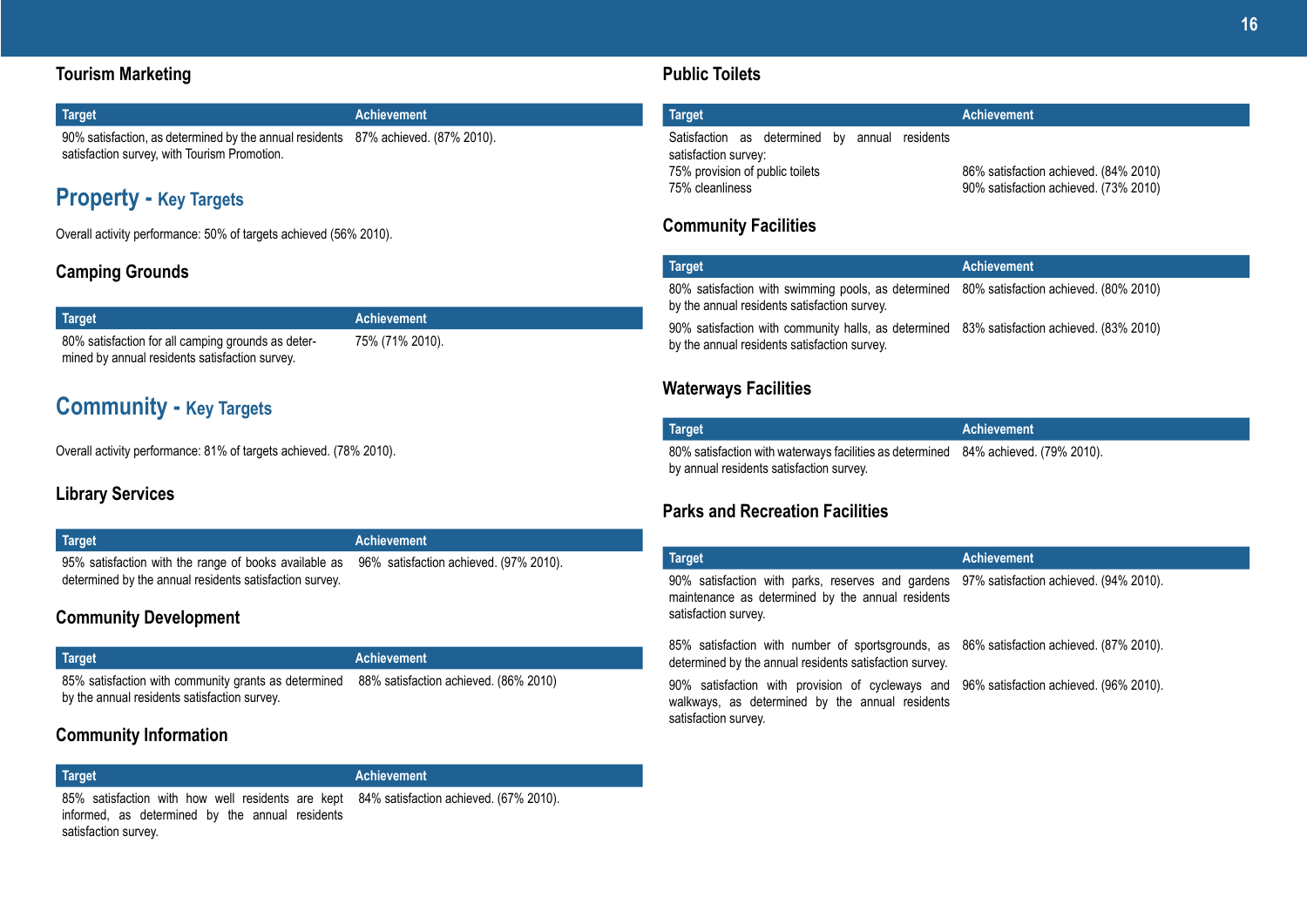### **Emergency Services**

### **Target Achievement** 90% satisfaction with rural fire suppression, as 94% satisfaction achieved. (89% 2010)

determined by the annual residents satisfaction survey.

90% satisfaction with Civil Defence activities as 91% satisfaction achieved. (89% 2010) determined by the annual residents satisfaction survey.

## **Resource Management and Regulation - Key Targets**

Overall activity perfomance: 73% of targets achieved. (69% 2010).

## **The District Plan**

| Target                                                                                       | <b>Achievement</b> |  |
|----------------------------------------------------------------------------------------------|--------------------|--|
| 70% Satisfaction with District Plan planning policy as 75% satisfaction achieved. (64% 2010) |                    |  |
| determined by the annual residents satisfaction survey.                                      |                    |  |

### **Resource Consents**

| Target                                                                                                                                              | <b>Achievement</b> |
|-----------------------------------------------------------------------------------------------------------------------------------------------------|--------------------|
| 50% satisfaction with resource consent planning as 49% satisfaction achieved. (37% 2010)<br>determined by the annual residents satisfaction survey. |                    |
| 90% of resource consent applications and related 97% achieved. (80% 2010)<br>functions are processed within statutory timeframes.                   |                    |

### **General Environmental Health**

| Target                                               | Achievement                           |
|------------------------------------------------------|---------------------------------------|
| 80% Satisfaction with noise control as determined by | 67% satisfaction achieved. (68% 2010) |
| annual residents satisfaction survey.                |                                       |

### **Inspection and Licensing**

| <b>Target</b>                                                                                                             | <b>Achievement</b>                                                             |
|---------------------------------------------------------------------------------------------------------------------------|--------------------------------------------------------------------------------|
| Satisfaction as determined by annual residents satis-<br>faction survey:<br>Liguor Licensing - 60%<br>Food Premises - 80% | 81% satisfaction achieved. (54% 2010)<br>94% satisfaction achieved. (89% 2010) |

### **Dog and Animal Control**

| <b>Target</b>                                  | <b>Achievement</b>                    |
|------------------------------------------------|---------------------------------------|
| Satisfaction as determined by annual residents |                                       |
| satisfaction survey:                           |                                       |
| 80% Registration and Licensing.                | 86% satisfaction achieved. (81% 2010) |
| 60% Dog Enforcement Services.                  | 63% satisfaction achieved. (57% 2010) |

### **Carparking Enforcement**

| Target                                                                                                                                                  | Achievement |
|---------------------------------------------------------------------------------------------------------------------------------------------------------|-------------|
| 60% satisfaction with parking enforcement services as 65% satisfaction achieved. (71% 2010).<br>determined by the annual residents satisfaction survey. |             |

### **Building Control**

| <b>Target</b>                                                                                                                   | <b>Achievement</b>                                                               |
|---------------------------------------------------------------------------------------------------------------------------------|----------------------------------------------------------------------------------|
| Satisfaction as determined by annual residents<br>satisfaction survey:<br>Building Control Services - 60%<br>LIM Services - 80% | 51% satisfaction achieved. (40% 2010).<br>85% satisfaction achieved. (81% 2010). |

### **Waterways Control**

| <b>Target</b>                                           |  |  |  |  |  | Achievement                                                                            |
|---------------------------------------------------------|--|--|--|--|--|----------------------------------------------------------------------------------------|
|                                                         |  |  |  |  |  | 90% satisfaction with Harbourmaster Services as 89% satisfaction achieved. (91% 2010). |
| determined by the annual residents satisfaction survey. |  |  |  |  |  |                                                                                        |

## **Utilities - Key Targets**

Overall activity performance: 50% of targets achieved. (42% 2010).

### **Water Supplies**

| <b>Target</b>                                                                                                       | <b>Achievement</b>                                                               |
|---------------------------------------------------------------------------------------------------------------------|----------------------------------------------------------------------------------|
| Satisfaction as determined by the annual residents<br>satisfaction survey:<br>85% water quality<br>100% reliability | 80% satisfaction achieved. (80% 2010).<br>93% satisfaction achieved. (90% 2010). |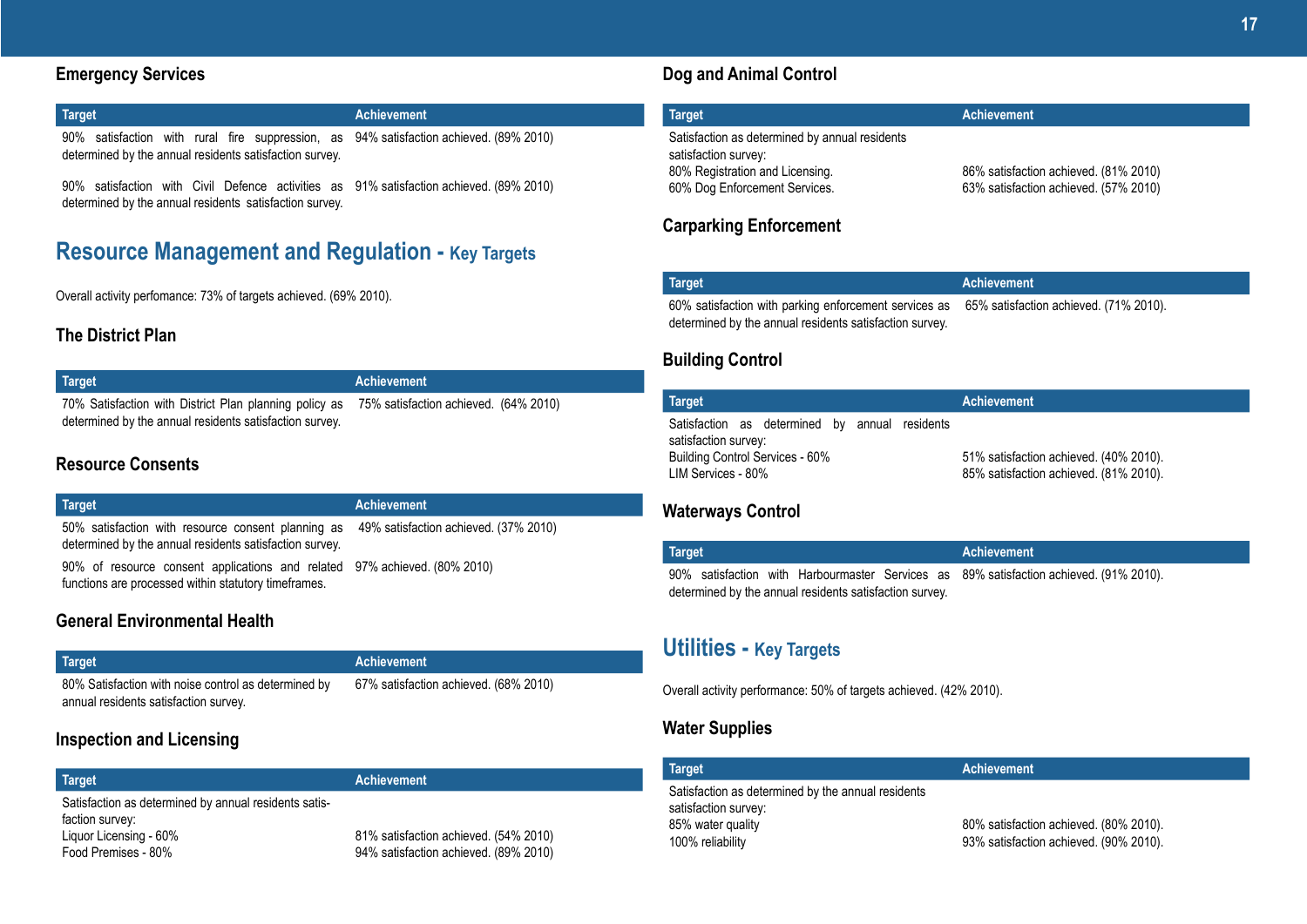### **Stormwater**

| Target                                                  |  |  |  |  | Achievement |  |                                                                                       |  |
|---------------------------------------------------------|--|--|--|--|-------------|--|---------------------------------------------------------------------------------------|--|
|                                                         |  |  |  |  |             |  | 85% Satisfaction with storm water facilities as 76% satisfaction achieved. (73% 2010) |  |
| determined by the annual residents satisfaction survey. |  |  |  |  |             |  |                                                                                       |  |

### **Wastewater**

85% Satisfaction with wastewater as determined by annual residents satisfaction survey.

**Target Achievement** 86% satisfaction achieved. (86% 2010)

### **Waste Management**

### **Target Achievement** Satisfaction with: Recycling Collection Service - 85% Refuse Collection Service - 85% Resource Recovery Parks - 85% Landfill site management - 85% Transfer station - 85% 92% satisfaction achieved. (94% 2010)

Based on the annual residents satisfaction survey.

89% satisfaction achieved. (84% 2010) 89% satisfaction achieved. (91% 2010) 90% satisfaction achieved. (87% 2010) 89% satisfaction achieved. (90% 2010)

In accordance with the Waste Management Strategy to 29% achieved. (26% 2010) divert 35% of waste from landfill.

## **Roading and Parking - Key Targets**

Overall activity performance: 85% of targets achieved. (71% 2010)

### **Roading**

### **Target Achievement**

| Satisfaction with:                                 |                                       |
|----------------------------------------------------|---------------------------------------|
| 70% Sealed roads                                   | 83% satisfaction achieved. (76% 2010) |
| 70% Unsealed roads                                 | 78% satisfaction achieved. (74% 2010) |
| 60% Footpaths                                      | 74% satisfaction achieved. (67% 2010) |
| 65% Bus Stop Facilities                            | 85% satisfaction achieved. (88% 2010) |
| 90% Trails and Cycleways                           | 96% satisfaction achieved. (96% 2010) |
| based on the annual residents satisfaction survey. |                                       |
| $\mathcal{A} \cap \mathcal{A} \cap \mathcal{A}$    |                                       |

100% Streets cleaned to an acceptable level to the community as determined by the annual residents satisfaction survey.

83% satisfaction achieved. (85% 2010)

## **Parking Facilities**

| Target                                                 | <b>Achievement</b>                     |
|--------------------------------------------------------|----------------------------------------|
| 60% Overall Satisfaction with parking facilities based | 56% satisfaction achieved. (52% 2010). |
| on the annual residents satisfaction survey.           |                                        |